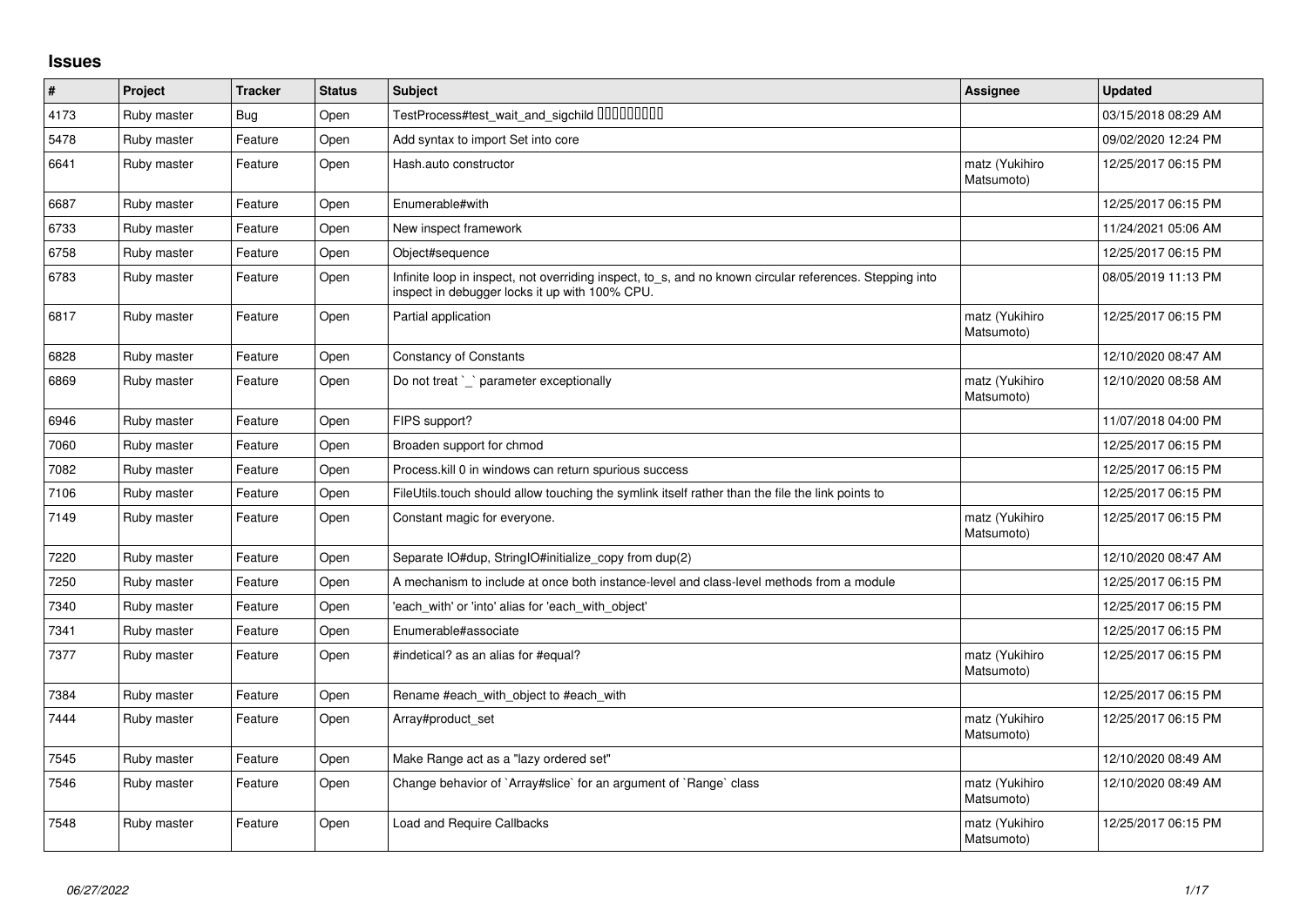| $\sharp$ | Project     | <b>Tracker</b> | <b>Status</b> | Subject                                                                                         | Assignee                              | <b>Updated</b>      |
|----------|-------------|----------------|---------------|-------------------------------------------------------------------------------------------------|---------------------------------------|---------------------|
| 7604     | Ruby master | Feature        | Open          | Make === comparison operator ability to delegate comparison to an argument                      | matz (Yukihiro<br>Matsumoto)          | 12/25/2017 06:15 PM |
| 7611     | Ruby master | Feature        | Open          | Focal method for all loads/requires                                                             | matz (Yukihiro<br>Matsumoto)          | 12/25/2017 06:15 PM |
| 7614     | Ruby master | Feature        | Open          | alias_accessor                                                                                  | matz (Yukihiro<br>Matsumoto)          | 12/25/2017 06:15 PM |
| 7654     | Ruby master | Feature        | Open          | Add optional code block to IO::readlines                                                        | matz (Yukihiro<br>Matsumoto)          | 12/25/2017 06:15 PM |
| 7657     | Ruby master | Feature        | Open          | Array#& doesn't accept Enumerables                                                              | matz (Yukihiro<br>Matsumoto)          | 12/25/2017 06:15 PM |
| 7702     | Ruby master | Feature        | Open          | Remove Proc#binding                                                                             | matz (Yukihiro<br>Matsumoto)          | 07/15/2019 07:39 PM |
| 7704     | Ruby master | Feature        | Open          | Add a list of enabled (experimental) language features.                                         | matz (Yukihiro<br>Matsumoto)          | 12/25/2017 06:15 PM |
| 7708     | Ruby master | Feature        | Open          | support for patches list                                                                        |                                       | 12/25/2017 06:15 PM |
| 7742     | Ruby master | Bug            | Open          | System encoding (Windows-1258) is not recognized by Ruby to convert back to UTF-8               | duerst (Martin Dürst)                 | 12/25/2017 06:15 PM |
| 7745     | Ruby master | Feature        | Open          | lib/observer.rb: Observers are compared by identity                                             | nobu (Nobuyoshi<br>Nakada)            | 12/25/2017 06:15 PM |
| 7747     | Ruby master | Feature        | Open          | Expanded API for Binding semantics                                                              |                                       | 12/23/2021 11:43 PM |
| 7748     | Ruby master | Feature        | Open          | Contextual send                                                                                 | matz (Yukihiro<br>Matsumoto)          | 12/10/2020 08:53 AM |
| 7788     | Ruby master | Feature        | Open          | YAML Tag Schema Support                                                                         | tenderlovemaking<br>(Aaron Patterson) | 12/25/2017 06:15 PM |
| 7795     | Ruby master | Feature        | Open          | Symbol.defined? and/or to_existing_symbol                                                       | matz (Yukihiro<br>Matsumoto)          | 12/25/2017 06:15 PM |
| 7840     | Ruby master | Bug            | Open          | -Wdeclaration-after-statement is valid for C/ObjC but not for C++                               | nobu (Nobuyoshi<br>Nakada)            | 06/02/2020 04:41 PM |
| 7845     | Ruby master | Feature        | Open          | Strip doesn't handle unicode space characters in ruby 1.9.2 & 1.9.3 (does in 1.9.1)             |                                       | 12/23/2021 11:43 PM |
| 7848     | Ruby master | Feature        | Open          | Restore default state for core ruby objects                                                     | matz (Yukihiro<br>Matsumoto)          | 12/25/2017 06:15 PM |
| 7876     | Ruby master | Feature        | Open          | Add method for accessing Class from within Singleton Class                                      | matz (Yukihiro<br>Matsumoto)          | 12/25/2017 06:15 PM |
| 7883     | Ruby master | Feature        | Open          | Add Regex#to_proc                                                                               | matz (Yukihiro<br>Matsumoto)          | 12/25/2017 06:15 PM |
| 7892     | Ruby master | Bug            | Open          | MIME encoding bug of NKF.nkf                                                                    | naruse (Yui NARUSE)                   | 12/25/2017 06:15 PM |
| 7895     | Ruby master | Feature        | Open          | Exception#backtrace_locations to go with Thread#backtrace_locations and Kernel#caller_locations |                                       | 12/23/2021 11:43 PM |
| 7914     | Ruby master | Feature        | Open          | Case for local class methods                                                                    | matz (Yukihiro<br>Matsumoto)          | 12/25/2017 06:15 PM |
| 7981     | Ruby master | Feature        | Open          | ruby does not respect --                                                                        |                                       | 02/28/2013 02:49 PM |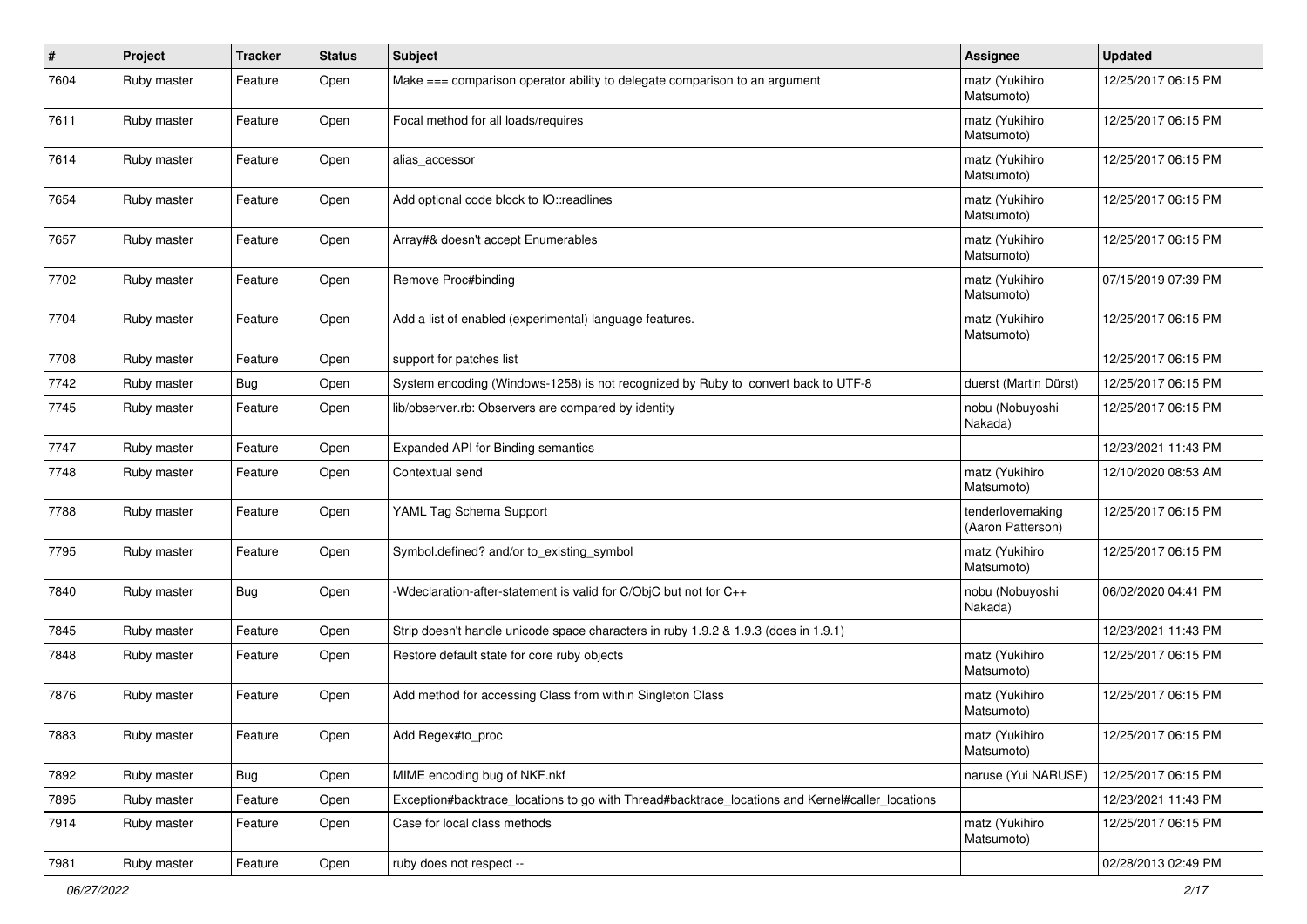| $\vert$ # | Project     | <b>Tracker</b> | <b>Status</b> | <b>Subject</b>                                                                            | <b>Assignee</b>                        | <b>Updated</b>      |
|-----------|-------------|----------------|---------------|-------------------------------------------------------------------------------------------|----------------------------------------|---------------------|
| 8046      | Ruby master | Feature        | Open          | allow Object#extend to take a block                                                       |                                        | 12/25/2017 06:15 PM |
| 8061      | Ruby master | Feature        | Open          | 000000000000000                                                                           | matz (Yukihiro<br>Matsumoto)           | 12/25/2017 06:15 PM |
| 8088      | Ruby master | Feature        | Open          | Method#parameters (and friends) should provide useful information about core methods      |                                        | 12/23/2021 11:43 PM |
| 8184      | Ruby master | Feature        | Open          | Avoid the creation of meaningless ranges (nil, false, true)                               |                                        | 03/29/2013 11:16 PM |
| 8185      | Ruby master | <b>Bug</b>     | Open          | Thread/fork issue                                                                         |                                        | 12/30/2019 03:00 AM |
| 8206      | Ruby master | Feature        | Open          | Should Ruby core implement String#blank?                                                  |                                        | 04/28/2016 02:05 PM |
| 8223      | Ruby master | Feature        | Open          | Make Matrix more omnivorous.                                                              | marcandre<br>(Marc-Andre<br>Lafortune) | 04/09/2013 03:42 AM |
| 8229      | Ruby master | Feature        | Open          | extend Hash.include?                                                                      | matz (Yukihiro<br>Matsumoto)           | 12/10/2020 08:53 AM |
| 8232      | Ruby master | Feature        | Open          | Rudiments of abstract algebra in Ruby                                                     | matz (Yukihiro<br>Matsumoto)           | 04/09/2013 01:47 AM |
| 8259      | Ruby master | Feature        | Open          | Atomic attributes accessors                                                               |                                        | 12/23/2021 11:43 PM |
| 8270      | Ruby master | Feature        | Open          | Ruby should build without thread support (aka minix)                                      | nobu (Nobuyoshi<br>Nakada)             | 12/10/2020 08:53 AM |
| 8272      | Ruby master | Feature        | Open          | Transfer feature tracking to CommonRuby                                                   |                                        | 12/23/2021 11:40 PM |
| 8275      | Ruby master | Feature        | Open          | Add Module#public_const_get                                                               |                                        | 12/23/2021 11:43 PM |
| 8291      | Ruby master | Feature        | Open          | Allow retrieving the root Fiber of a Thread                                               |                                        | 12/23/2021 11:43 PM |
| 8321      | Ruby master | Feature        | Open          | Ripper: I would like coordinates for keywords                                             |                                        | 05/10/2013 07:01 PM |
| 8366      | Ruby master | Feature        | Open          | Exception.message take time to execute depending on the instance variables                |                                        | 09/22/2014 06:41 AM |
| 8404      | Ruby master | Feature        | Open          | virtual, hooked or read only global variabels for ruby only code too                      |                                        | 05/14/2013 09:19 PM |
| 8437      | Ruby master | Feature        | Open          | custom operators, unicode                                                                 |                                        | 08/30/2015 03:05 AM |
| 8444      | Ruby master | Bug            | Open          | Regexp vars \$~ and friends are not thread local                                          | ko1 (Koichi Sasada)                    | 07/30/2019 07:38 AM |
| 8449      | Ruby master | Feature        | Open          | Array#ary_plus always returns an array                                                    | nobu (Nobuyoshi<br>Nakada)             | 06/02/2013 04:23 PM |
| 8452      | Ruby master | Feature        | Open          | Kernel#otherwise to rewrite code like (obj    default_obj).do_smth                        |                                        | 05/26/2013 08:41 PM |
| 8478      | Ruby master | Feature        | Open          | The hash returned by Enumerable#group by should have an empty array for its default value | matz (Yukihiro<br>Matsumoto)           | 06/04/2013 03:56 PM |
| 8494      | Ruby master | Feature        | Open          | Safe method for defensive copies. alternative to 'dup'                                    |                                        | 06/05/2013 04:26 PM |
| 8506      | Ruby master | Feature        | Open          | Object#iter for / Object#to iter                                                          |                                        | 06/10/2013 05:21 PM |
| 8544      | Ruby master | Feature        | Open          | OpenURI should open 'file://' URIs                                                        |                                        | 12/12/2015 04:30 PM |
| 8564      | Ruby master | Feature        | Open          | Extend Module#attr methods                                                                |                                        | 02/05/2015 07:39 PM |
| 8566      | Ruby master | Feature        | Open          | [PATCH] Allow to configure additional preludes                                            |                                        | 12/10/2014 01:13 PM |
| 8570      | Ruby master | Feature        | Open          | Better mechanisms to safely load classes concurrently                                     |                                        | 12/23/2021 11:43 PM |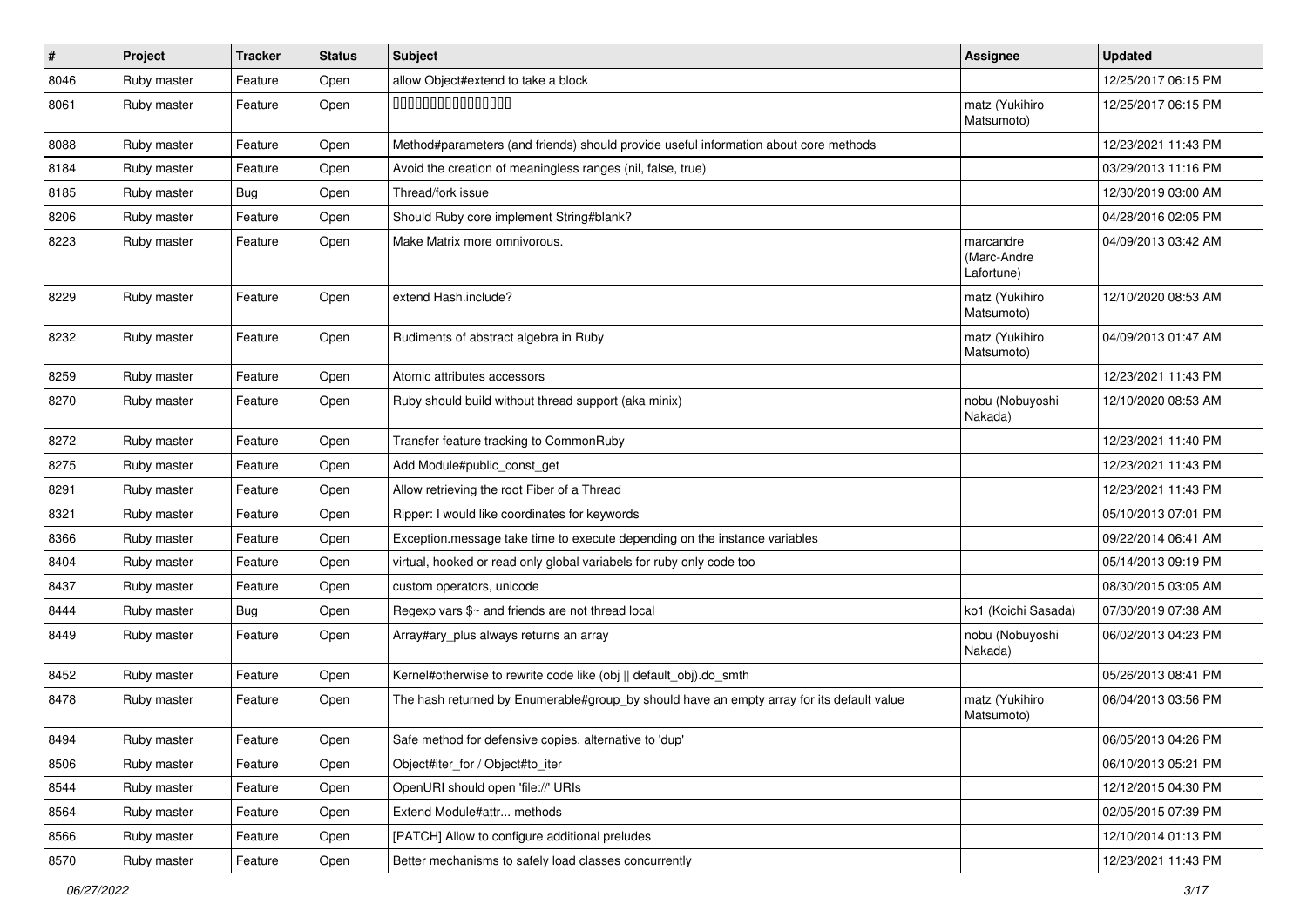| #    | Project     | <b>Tracker</b> | <b>Status</b> | <b>Subject</b>                                                                                                                         | Assignee                     | <b>Updated</b>      |
|------|-------------|----------------|---------------|----------------------------------------------------------------------------------------------------------------------------------------|------------------------------|---------------------|
| 8598 | Ruby master | Feature        | Open          | Expose information whether a timezone offset has been explicitly set on DateTime object                                                |                              | 07/03/2013 08:27 PM |
| 8614 | Ruby master | Feature        | Open          | Object#singleton_class with a block                                                                                                    |                              | 07/12/2013 10:14 AM |
| 8619 | Ruby master | Feature        | Open          | <b>Standard Profiling API</b>                                                                                                          |                              | 12/23/2021 11:43 PM |
| 8626 | Ruby master | Feature        | Open          | Add a Set coercion method to the standard lib: Set(possible_set)                                                                       |                              | 12/23/2021 11:43 PM |
| 8635 | Ruby master | Feature        | Open          | attr accessor with default block                                                                                                       |                              | 12/23/2021 11:43 PM |
| 8640 | Ruby master | Feature        | Open          | Add Time#elapsed to return nanoseconds since creation                                                                                  |                              | 12/23/2021 11:43 PM |
| 8663 | Ruby master | Feature        | Open          | Officialy alias ArgumentError to ArgError                                                                                              | matz (Yukihiro<br>Matsumoto) | 08/09/2013 07:42 PM |
| 8681 | Ruby master | Feature        | Open          | Net::HTTP should set TCP_NODELAY for requests with body                                                                                |                              | 12/23/2021 11:43 PM |
| 8688 | Ruby master | Feature        | Open          | #sprintf should accept strings as keys                                                                                                 |                              | 07/26/2013 02:33 AM |
| 8714 | Ruby master | Feature        | Open          | Non-interpolated regular expression literal                                                                                            |                              | 08/02/2013 08:00 PM |
| 8751 | Ruby master | Feature        | Open          | Add offsets to method#source_location                                                                                                  |                              | 12/23/2021 11:43 PM |
| 8772 | Ruby master | Feature        | Open          | Hash alias #  merge, and the case for Hash and Array polymorphism                                                                      |                              | 12/25/2017 06:15 PM |
| 8786 | Ruby master | Feature        | Open          | Process.clock_gettime(:realtime)                                                                                                       |                              | 08/15/2013 10:33 PM |
| 8804 | Ruby master | Feature        | Open          | ONCE syntax                                                                                                                            | matz (Yukihiro<br>Matsumoto) | 01/04/2020 08:26 PM |
| 8807 | Ruby master | Feature        | Open          | <b>Custom literals</b>                                                                                                                 |                              | 12/10/2020 08:53 AM |
| 8827 | Ruby master | Feature        | Open          | A method that flips the receiver and the first argument                                                                                |                              | 08/29/2013 05:59 AM |
| 8834 | Ruby master | Feature        | Open          | Kernel#load_relative                                                                                                                   |                              | 04/18/2019 11:41 PM |
| 8848 | Ruby master | Feature        | Open          | Syntax for binary strings                                                                                                              |                              | 12/23/2021 11:43 PM |
| 8853 | Ruby master | Feature        | Open          | Should String#sub(pattern) returns an Enumerator?                                                                                      |                              | 07/13/2019 12:32 AM |
| 8862 | Ruby master | Feature        | Open          | getoptlong to accept user-provided commandline                                                                                         |                              | 09/04/2013 09:53 PM |
| 8896 | Ruby master | Feature        | Open          | #tap with missing block                                                                                                                |                              | 12/23/2021 11:43 PM |
| 8921 | Ruby master | Feature        | Open          | Allow select, reject, etc to accept a regex                                                                                            |                              | 04/04/2020 05:57 AM |
| 8947 | Ruby master | Feature        | Open          | make alias, alias_method, attr_* return name of the alias                                                                              |                              | 12/23/2021 11:43 PM |
| 8961 | Ruby master | Feature        | Open          | Synchronizable module to easily wrap methods in a mutex                                                                                |                              | 12/23/2021 11:43 PM |
| 8967 | Ruby master | Feature        | Open          | add uninclude and unextend method                                                                                                      |                              | 09/30/2013 02:18 PM |
| 8970 | Ruby master | Feature        | Open          | Array.zip and Array.product                                                                                                            |                              | 09/12/2019 03:40 AM |
| 8987 | Ruby master | Feature        | Open          | map/collect extension which handles arguments                                                                                          |                              | 01/05/2018 09:00 PM |
| 8994 | Ruby master | Feature        | Open          | add methods for Float to get if an NaN is quiet or not, also add class methods for Float to "generate"<br>an quiet NaN and an loud NaN |                              | 10/21/2019 10:38 PM |
| 9043 | Ruby master | Feature        | Open          | Add String#f method as shortcut for #freeze                                                                                            | matz (Yukihiro<br>Matsumoto) | 01/05/2018 09:00 PM |
| 9049 | Ruby master | Feature        | Open          | Shorthands (a:b, *) for inclusive indexing                                                                                             |                              | 03/15/2018 12:26 AM |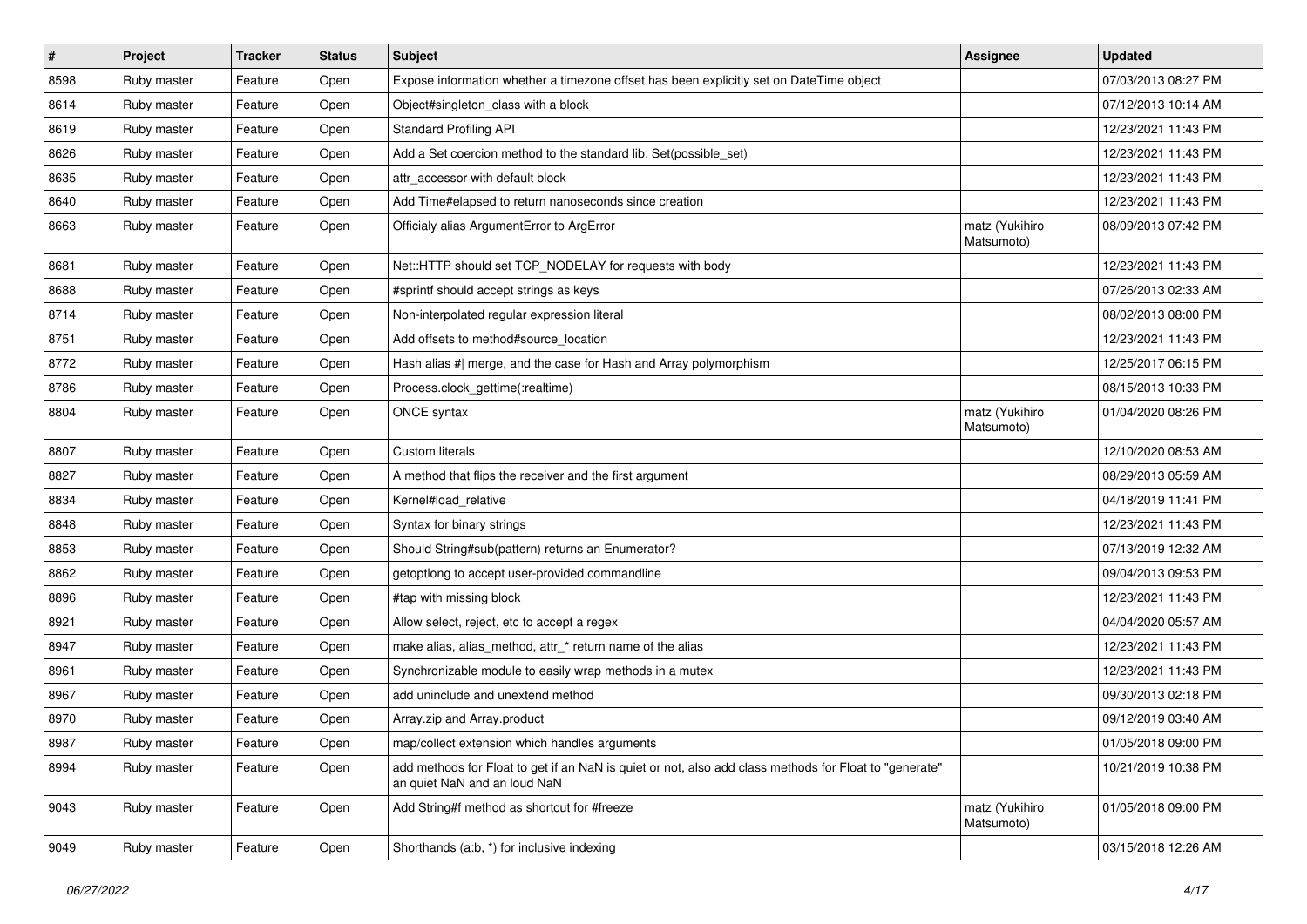| $\pmb{\#}$ | Project     | <b>Tracker</b> | <b>Status</b> | <b>Subject</b>                                                              | Assignee                               | <b>Updated</b>      |
|------------|-------------|----------------|---------------|-----------------------------------------------------------------------------|----------------------------------------|---------------------|
| 9070       | Ruby master | Feature        | Open          | Introduce `---` as synonym of `end` keyword                                 | matz (Yukihiro<br>Matsumoto)           | 11/02/2013 03:23 AM |
| 9095       | Ruby master | Feature        | Open          | Allow `Symbol#to proc` to take arguments                                    |                                        | 11/10/2013 04:25 AM |
| 9111       | Ruby master | Feature        | Open          | Encoding-free String comparison                                             |                                        | 11/21/2013 04:35 PM |
| 9116       | Ruby master | Feature        | Open          | String#rsplit missing                                                       |                                        | 04/27/2017 10:00 AM |
| 9123       | Ruby master | Feature        | Open          | Make Numeric#nonzero? behavior consistent with Numeric#zero?                | matz (Yukihiro<br>Matsumoto)           | 06/11/2019 12:55 PM |
| 9145       | Ruby master | Feature        | Open          | Queue#pop(true) return nil if empty instead of raising ThreadError          |                                        | 01/01/2018 07:41 PM |
| 9174       | Ruby master | Feature        | Open          | value receiving block for Hash#has_key?                                     |                                        | 11/29/2013 06:33 AM |
| 9185       | Ruby master | Feature        | Open          | Add alias class method or class alias functionality                         |                                        | 01/05/2018 09:00 PM |
| 9253       | Ruby master | Feature        | Open          | Regexp named match and case statement                                       |                                        | 01/05/2018 09:00 PM |
| 9260       | Ruby master | Feature        | Open          | make FileUtils.rm rf raise on errors                                        |                                        | 12/19/2013 12:27 AM |
| 9347       | Ruby master | Feature        | Open          | Accept non callable argument to detect                                      | marcandre<br>(Marc-Andre<br>Lafortune) | 01/05/2018 09:00 PM |
| 9355       | Ruby master | Feature        | Open          | Re: Rename method_id to method_name in TracePoint class                     |                                        | 07/12/2019 03:45 AM |
| 9400       | Ruby master | Feature        | Open          | Respect constant lookup when using `raise`                                  |                                        | 07/12/2019 03:36 AM |
| 9401       | Ruby master | Feature        | Open          | Yet another syntax for literal anonymous functions (lambdas)                |                                        | 12/23/2021 11:43 PM |
| 9402       | Ruby master | Feature        | Open          | A syntax to specify the default value of a hash                             |                                        | 12/23/2021 11:43 PM |
| 9409       | Ruby master | <b>Bug</b>     | Open          | Cygwin I "filesystem" I encoding IIIIIIIIIIIII                              | cruby-cygwin                           | 05/19/2022 08:20 AM |
| 9435       | Ruby master | Bug            | Open          | Kernel.system problem                                                       |                                        | 12/30/2019 03:00 AM |
| 9445       | Ruby master | Feature        | Open          | Support emitting 1.9 Symbol keyword Hash syntax when pretty printing Hashes |                                        | 01/24/2014 06:01 AM |
| 9507       | Ruby master | <b>Bug</b>     | Open          | Ruby 2.1.0 is broken on ARMv5: tried to create Proc object without a block  | charliesome (Charlie<br>Somerville)    | 01/05/2018 09:00 PM |
| 9515       | Ruby master | Feature        | Open          | IO.each` and `CSV.each`                                                     |                                        | 01/04/2020 05:41 PM |
| 9516       | Ruby master | Misc           | Open          | Consolidate all deprecation messages to one or more helper methods          |                                        | 02/13/2014 05:11 PM |
| 9522       | Ruby master | Feature        | Open          | Float("NaN"), Float("Infinity")                                             |                                        | 02/16/2014 05:36 AM |
| 9527       | Ruby master | Feature        | Open          | make Net::HTTP.get_print not only to \$stdout but to an IO as a parameter   |                                        | 02/23/2014 06:04 AM |
| 9553       | Ruby master | Feature        | Open          | Make argument validation routine of a method an object                      |                                        | 02/22/2014 07:58 AM |
| 9556       | Ruby master | Feature        | Open          | Add HTTP#get block functionality to HTTP.get                                |                                        | 02/23/2014 05:53 AM |
| 9557       | Ruby master | Feature        | Open          | Enumerator#next and Enumerator#peek with argument                           |                                        | 04/11/2014 07:00 PM |
| 9585       | Ruby master | Feature        | Open          | Add Object#in? to make ruby easier to read                                  |                                        | 03/15/2014 04:49 PM |
| 9590       | Ruby master | Feature        | Open          | introduce st foreach update and st foreach update check for performance.    | tarui (Masaya Tarui)                   | 01/05/2018 09:00 PM |
| 9613       | Ruby master | Feature        | Open          | Warn about unsafe ossl ciphers                                              |                                        | 09/13/2015 03:27 AM |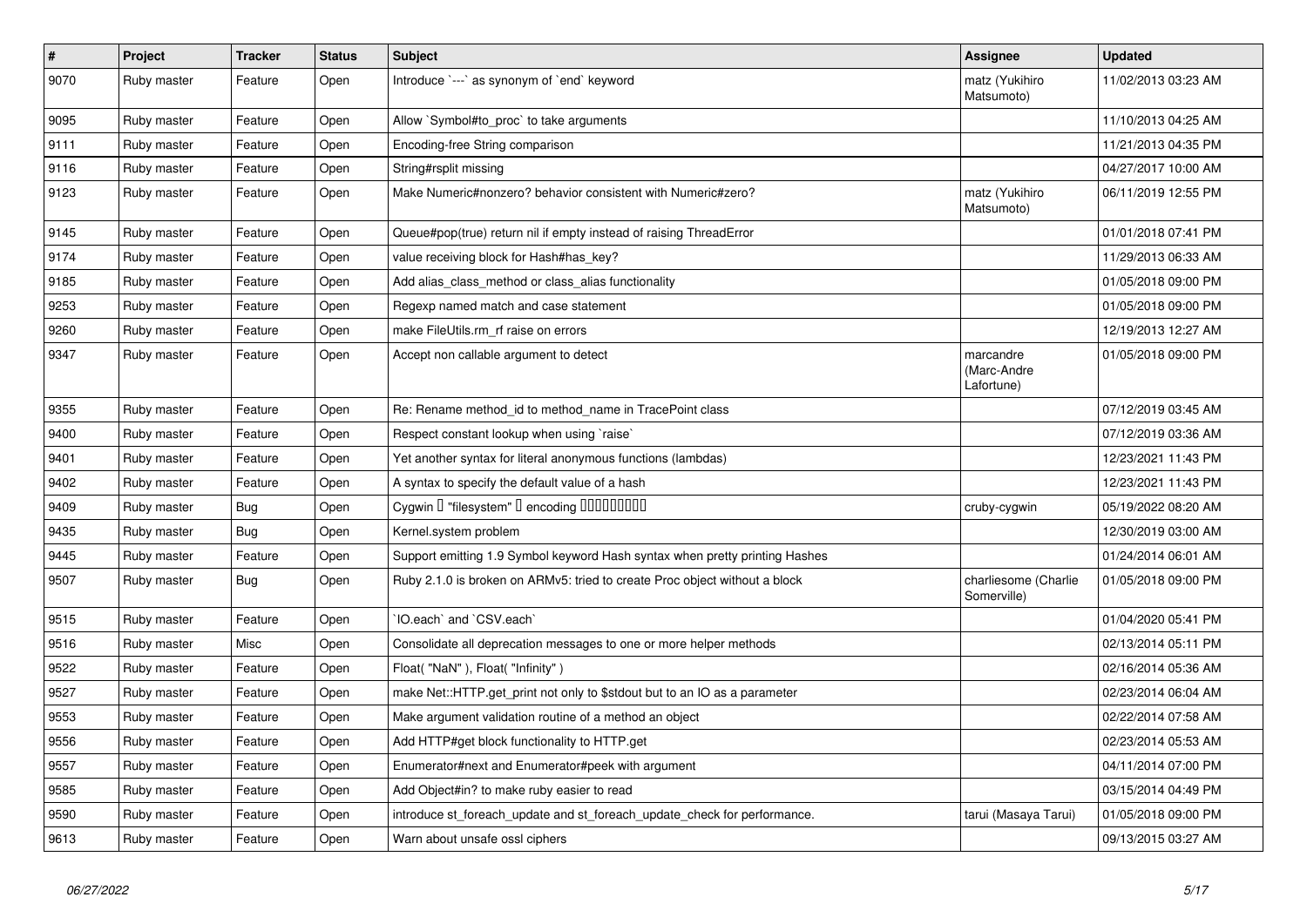| $\sharp$ | Project     | <b>Tracker</b> | <b>Status</b> | <b>Subject</b>                                                                                                                                                                    | <b>Assignee</b>              | <b>Updated</b>      |
|----------|-------------|----------------|---------------|-----------------------------------------------------------------------------------------------------------------------------------------------------------------------------------|------------------------------|---------------------|
| 9614     | Ruby master | Feature        | Open          | ordering of non-Hash items which use st_ internally                                                                                                                               | matz (Yukihiro<br>Matsumoto) | 01/05/2018 09:00 PM |
| 9667     | Ruby master | Feature        | Open          | Optimization of FILE and dir                                                                                                                                                      |                              | 03/25/2014 04:48 AM |
| 9686     | Ruby master | Feature        | Open          | Syntax for symbols used in hashes                                                                                                                                                 |                              | 12/23/2021 11:43 PM |
| 9704     | Ruby master | Feature        | Open          | Refinements as files instead of modules                                                                                                                                           | matz (Yukihiro<br>Matsumoto) | 10/11/2016 06:36 PM |
| 9724     | Ruby master | Misc           | Open          | Warnings in Ruby: allow per-file directives to i.e. suppress warnings                                                                                                             |                              | 04/10/2014 06:21 PM |
| 9725     | Ruby master | Feature        | Open          | Do not inspect NameError target object unless verbose                                                                                                                             |                              | 05/08/2015 02:18 AM |
| 9760     | Ruby master | Bug            | Open          | mkmf does not allow for linking against custom libraries when a system library is present                                                                                         |                              | 05/24/2016 08:11 AM |
| 9779     | Ruby master | Feature        | Open          | Add Module#descendents                                                                                                                                                            |                              | 01/05/2018 09:00 PM |
| 9784     | Ruby master | Feature        | Open          | Alias URI#merge to URI#join                                                                                                                                                       |                              | 04/29/2014 05:42 AM |
| 9804     | Ruby master | Feature        | Open          | File::CREATE as a synonym for File::CREAT                                                                                                                                         |                              | 12/23/2021 11:43 PM |
| 9807     | Ruby master | Feature        | Open          | String.new with block                                                                                                                                                             |                              | 05/07/2014 05:54 AM |
| 9832     | Ruby master | Misc           | Open          | better concurrency in threads                                                                                                                                                     |                              | 05/12/2014 12:33 PM |
| 9853     | Ruby master | Feature        | Open          | Please consider quoted generation of hash like in %h( foo bar bee blaa)                                                                                                           |                              | 05/19/2014 04:43 PM |
| 9871     | Ruby master | Feature        | Open          | load a ruby library which doesn't have extension                                                                                                                                  |                              | 05/28/2014 10:07 AM |
| 9887     | Ruby master | Feature        | Open          | Add uninclude please                                                                                                                                                              |                              | 05/31/2014 01:33 PM |
| 9909     | Ruby master | Feature        | Open          | why shouldn't constant lookup check the nesting of module's name                                                                                                                  |                              | 06/07/2014 02:18 AM |
| 9918     | Ruby master | Feature        | Open          | Exception#cause should be shown in output and #inspect                                                                                                                            |                              | 07/13/2015 02:32 PM |
| 9929     | Ruby master | Feature        | Open          | add with default method to Hash                                                                                                                                                   |                              | 06/11/2014 12:08 AM |
| 9941     | Ruby master | Feature        | Open          | Issue a warning when `module` or `class` keyword causes re-initialization of a constant that will<br>become the module/class name, instead of creating/reopening the module/class |                              | 12/23/2021 11:43 PM |
| 9947     | Ruby master | Feature        | Open          | Make `Object#send` and `Object#method` private                                                                                                                                    |                              | 12/23/2021 11:43 PM |
| 9953     | Ruby master | Feature        | Open          | set trace func values which could be frozen or symbols                                                                                                                            |                              | 06/19/2014 10:44 PM |
| 9992     | Ruby master | Feature        | Open          | Access Modifiers (Internal Interfaces)                                                                                                                                            |                              | 12/18/2017 03:04 PM |
| 10000    | Ruby master | Feature        | Open          | format width and precision with symbol hash                                                                                                                                       |                              | 07/01/2014 01:25 AM |
| 10009    | Ruby master | Bug            | Open          | IO operation is 10x slower in multi-thread environment                                                                                                                            | ko1 (Koichi Sasada)          | 05/21/2015 07:19 AM |
| 10051    | Ruby master | Feature        | Open          | nbsp isn't remove with trim                                                                                                                                                       |                              | 07/17/2014 08:02 AM |
| 10128    | Ruby master | Bug            | Open          | Quoting problem for arguments of Kernel.system, Kernel.exec on Windows                                                                                                            | cruby-windows                | 12/30/2019 03:00 AM |
| 10152    | Ruby master | Feature        | Open          | String#strip doesn't remove non-breaking space                                                                                                                                    |                              | 04/12/2015 07:36 PM |
| 10168    | Ruby master | Feature        | Open          | Native Object#inspect method should single quote strings that don't need to be double quoted                                                                                      |                              | 01/01/2016 08:27 PM |
| 10175    | Ruby master | Feature        | Open          | There's no reason to prefer Proc.new over Kernel#proc anymore                                                                                                                     |                              | 11/10/2014 11:07 PM |
| 10176    | Ruby master | Feature        | Open          | Document how to perform net/http calls in parallel                                                                                                                                |                              | 08/27/2014 10:46 PM |
| 10177    | Ruby master | Feature        | Open          | Hash#has_key? and Hash#has_value? should be deprecated                                                                                                                            |                              | 09/19/2014 06:01 PM |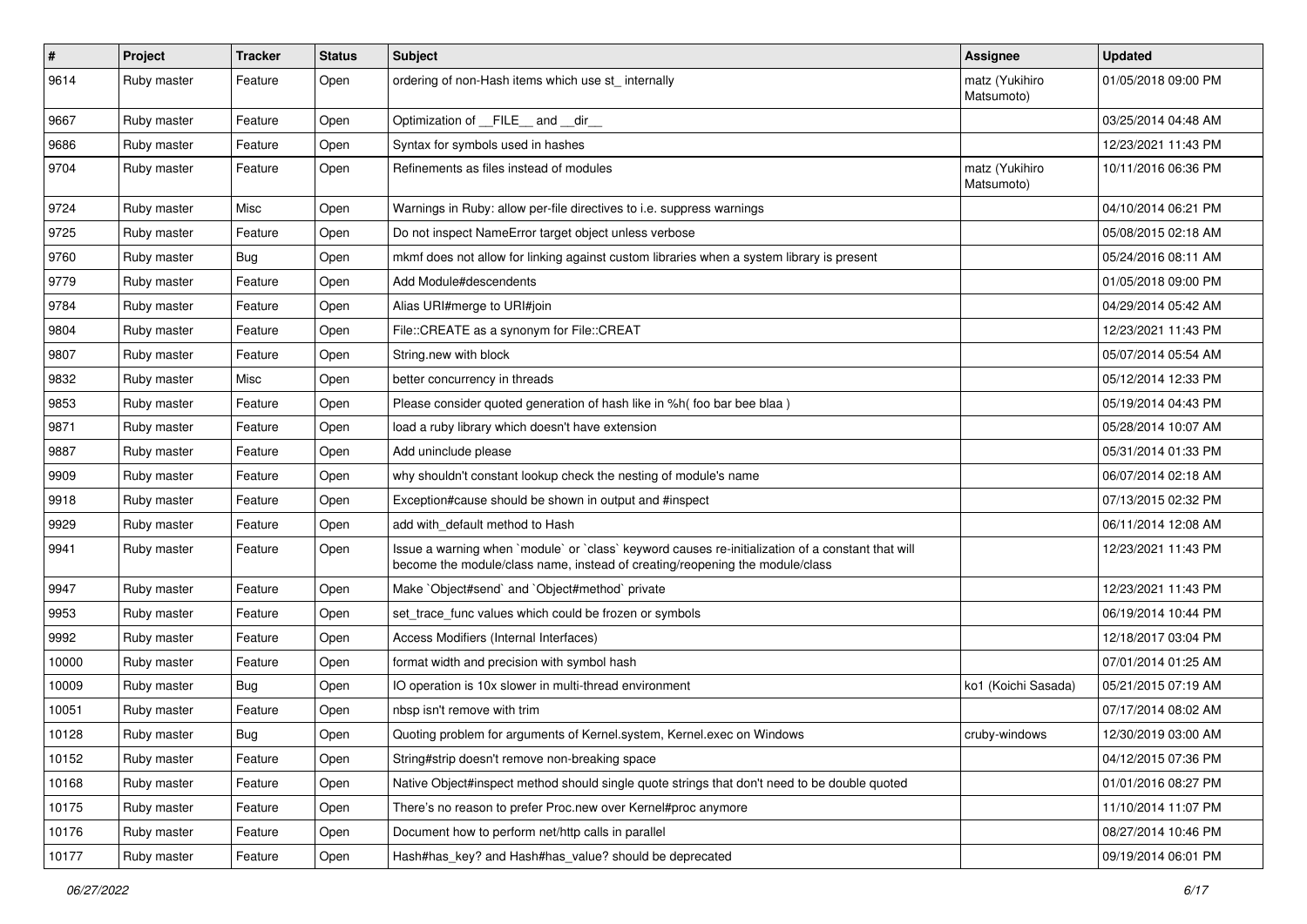| $\vert$ # | <b>Project</b> | <b>Tracker</b> | <b>Status</b> | <b>Subject</b>                                                                                                                             | Assignee                     | <b>Updated</b>      |
|-----------|----------------|----------------|---------------|--------------------------------------------------------------------------------------------------------------------------------------------|------------------------------|---------------------|
| 10179     | Ruby master    | Feature        | Open          | Net::HTTP::Get.new("https://google.com").basic_auth(user_name, password) should throw exception<br>stating the need to set use_ssl to true |                              | 09/13/2015 03:25 AM |
| 10181     | Ruby master    | Feature        | Open          | New method File.openat()                                                                                                                   |                              | 10/22/2015 12:12 PM |
| 10183     | Ruby master    | Feature        | Open          | An alternative name for method `class`                                                                                                     |                              | 10/31/2017 11:42 AM |
| 10215     | Ruby master    | Feature        | Open          | prohibit subclassing for classes without allocator in Ruby                                                                                 |                              | 09/08/2014 07:29 AM |
| 10217     | Ruby master    | Feature        | Open          | Dir constructor similar to Pathname constructor                                                                                            |                              | 12/23/2021 11:43 PM |
| 10225     | Ruby master    | Feature        | Open          | [PATCH] *math.c: New method Math.normcdf                                                                                                   |                              | 01/05/2018 09:01 PM |
| 10237     | Ruby master    | Feature        | Open          | Transform all elements of one Encoding into another Encoding for Array and Hash                                                            |                              | 01/05/2018 09:01 PM |
| 10238     | Ruby master    | Feature        | Open          | todo: remove dependency on malloc usable size                                                                                              | ko1 (Koichi Sasada)          | 12/10/2020 09:20 AM |
| 10251     | Ruby master    | Feature        | Open          | URI: Support wildcards (globbing) in no_proxy                                                                                              |                              | 12/16/2015 05:22 AM |
| 10255     | Ruby master    | Feature        | Open          | Math.log: check domain of base argument                                                                                                    |                              | 01/27/2015 02:32 AM |
| 10273     | Ruby master    | Feature        | Open          | Immutable Ruby                                                                                                                             |                              | 12/23/2021 11:43 PM |
| 10287     | Ruby master    | Feature        | Open          | rename COLON3 to COLON2 HEAD.                                                                                                              | matz (Yukihiro<br>Matsumoto) | 07/27/2021 09:34 AM |
| 10305     | Ruby master    | Feature        | Open          | Method for resolving all autoload statements / Add warning on autoload when used with chroot                                               |                              | 09/29/2014 02:05 PM |
| 10308     | Ruby master    | Feature        | Open          | Pipes in Ruby                                                                                                                              |                              | 09/30/2014 11:21 PM |
| 10312     | Ruby master    | Misc           | Open          | Give people more control over how the ruby parser sees code and lexical code elements (valid/invalid<br>toggle options) + macros           |                              | 01/20/2016 05:14 PM |
| 10318     | Ruby master    | Feature        | Open          | [PATCH 0/n] Let underscore be positionally matched arg to omit binding obvious variable.                                                   |                              | 12/10/2020 08:53 AM |
| 10320     | Ruby master    | Feature        | Open          | require into module                                                                                                                        |                              | 06/10/2021 08:15 AM |
| 10327     | Ruby master    | Feature        | Open          | Bool/False/True module for $'=='$                                                                                                          |                              | 10/15/2014 02:42 PM |
| 10328     | Ruby master    | Feature        | Open          | [PATCH] make OPT SUPPORT JOKE a proper VM option                                                                                           | normalperson (Eric<br>Wong)  | 01/05/2018 09:01 PM |
| 10331     | Ruby master    | Feature        | Open          | String#to r to recognize negative denominators                                                                                             |                              | 10/06/2014 02:44 PM |
| 10332     | Ruby master    | Feature        | Open          | Rational literal for mixed fractions                                                                                                       |                              | 10/06/2014 02:55 PM |
| 10343     | Ruby master    | Feature        | Open          | Postfix notations for 'when' and 'else' inside 'case' statement                                                                            |                              | 10/08/2014 05:25 PM |
| 10366     | Ruby master    | Feature        | Open          | New inspection form for rational                                                                                                           |                              | 10/11/2014 12:50 AM |
| 10370     | Ruby master    | Feature        | Open          | [PATCH] We don't need to check whether rb_block_call exists                                                                                |                              | 01/29/2019 06:46 PM |
| 10371     | Ruby master    | Feature        | Open          | Use Thread#handle_interrupt in MonitorMixin                                                                                                |                              | 12/23/2021 11:43 PM |
| 10378     | Ruby master    | Feature        | Open          | [PATCH $0/3$ ] It's better $(1 + 0i)$ .real? return true                                                                                   |                              | 01/05/2018 09:01 PM |
| 10386     | Ruby master    | Feature        | Open          | [PATCH 3/3] There is little possibility of using m sqrt at complex.c                                                                       |                              | 11/10/2014 11:10 PM |
| 10391     | Ruby master    | Feature        | Open          | Provide %eISO-8859-1'string \xAA literal' string literals with explicit encoding                                                           |                              | 10/28/2014 10:27 AM |
| 10404     | Ruby master    | Feature        | Open          | Allow individual finalizers to be removed with ObjectSpace.undefine_finalizer                                                              | matz (Yukihiro<br>Matsumoto) | 10/20/2014 08:14 AM |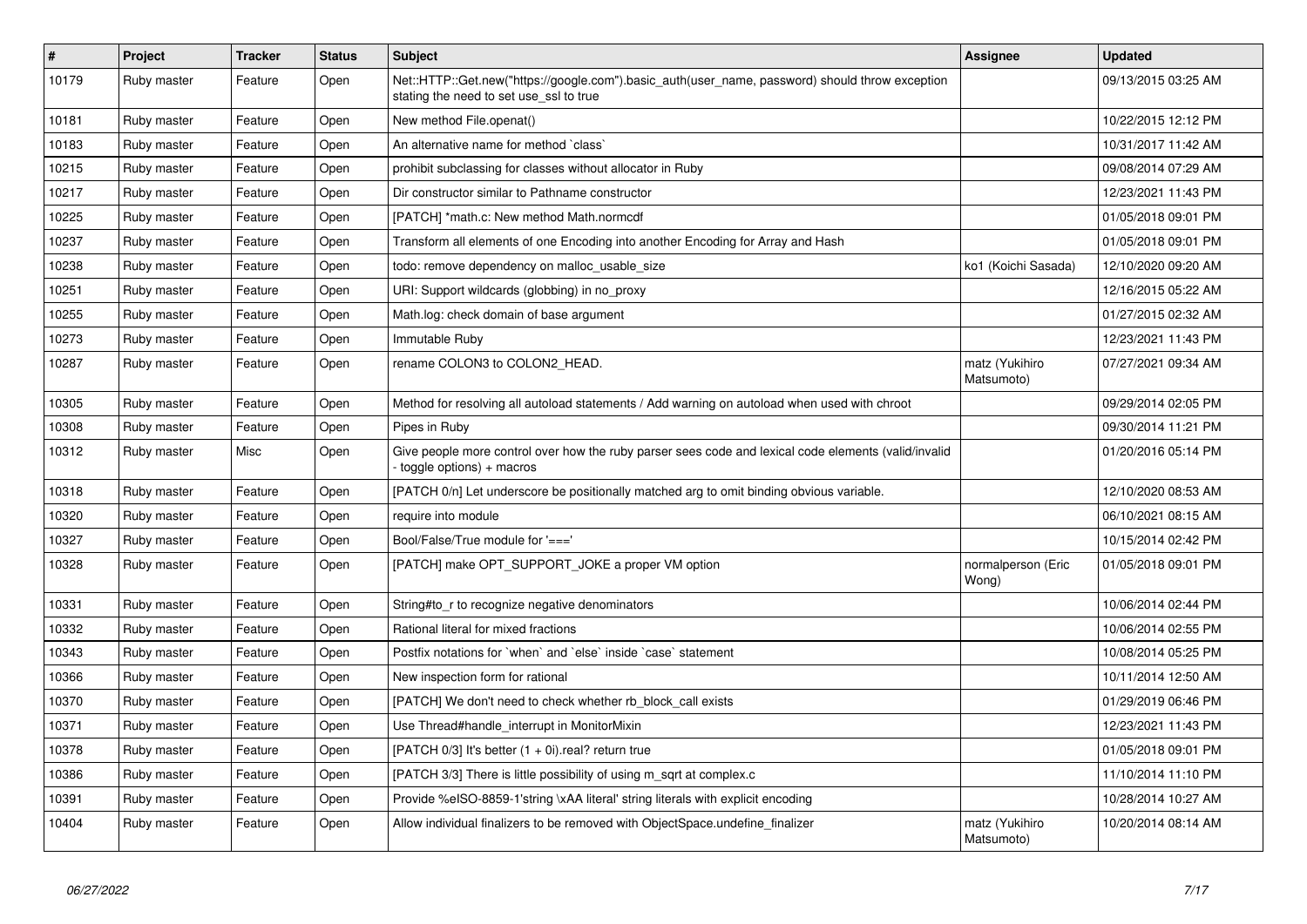| #     | Project     | <b>Tracker</b> | <b>Status</b> | <b>Subject</b>                                                                              | Assignee                     | <b>Updated</b>      |
|-------|-------------|----------------|---------------|---------------------------------------------------------------------------------------------|------------------------------|---------------------|
| 10416 | Ruby master | <b>Bug</b>     | Open          | Create mechanism for updating of Unicode data files downstreams when we want                | nobu (Nobuyoshi<br>Nakada)   | 10/08/2021 06:40 AM |
| 10423 | Ruby master | Feature        | Open          | [PATCH] opt_str_lit*: avoid literal string allocations                                      | ko1 (Koichi Sasada)          | 01/05/2018 09:01 PM |
| 10424 | Ruby master | Misc           | Open          | Error message when sorting NaN                                                              |                              | 10/25/2014 02:13 PM |
| 10425 | Ruby master | Feature        | Open          | A predicate method to tell if a number is near another                                      |                              | 10/26/2014 01:47 AM |
| 10426 | Ruby master | Feature        | Open          | A predicate to express congruence                                                           |                              | 11/14/2014 02:11 AM |
| 10436 | Ruby master | <b>Bug</b>     | Open          | ruby -c and ripper inconsistency: m(&nil) {}                                                |                              | 08/27/2019 12:08 AM |
| 10455 | Ruby master | Feature        | Open          | [PATCH 0/n] Combine interface for creating new matrix                                       |                              | 10/29/2014 10:17 PM |
| 10473 | Ruby master | Feature        | Open          | Change Date#to_datetime to use local time                                                   |                              | 07/23/2021 07:08 PM |
| 10474 | Ruby master | Feature        | Open          | [PATCH 1/1] Refactoring math.c (Combined some macros into one macro)                        |                              | 11/10/2014 10:29 PM |
| 10477 | Ruby master | Feature        | Open          | Implicit interfaces                                                                         |                              | 12/23/2021 11:43 PM |
| 10489 | Ruby master | Feature        | Open          | Add inherit method for clearer and multiple inheritance                                     | matz (Yukihiro<br>Matsumoto) | 12/10/2020 08:53 AM |
| 10498 | Ruby master | Feature        | Open          | Make `loop` yield a counter                                                                 | matz (Yukihiro<br>Matsumoto) | 01/05/2018 09:01 PM |
| 10503 | Ruby master | Feature        | Open          | introduce InvalidPercentEncoding error for failed URI parsing                               |                              | 01/05/2018 09:01 PM |
| 10505 | Ruby master | Feature        | Open          | [PATCH 2/n] DDDDDDDD./Object#eql? with block. (ja/en)                                       |                              | 11/13/2014 05:52 PM |
| 10513 | Ruby master | Misc           | Open          | instance_eval yields the receiver, but is documented to yield no arguments                  | zzak (Zachary Scott)         | 11/14/2014 10:29 PM |
| 10519 | Ruby master | Feature        | Open          | <b>TLS Renegotiation</b>                                                                    |                              | 09/13/2015 03:29 AM |
| 10528 | Ruby master | Feature        | Open          | Allow line breaks instead of commas in arrays, hashes, argument lists, etc.                 |                              | 12/23/2021 11:43 PM |
| 10541 | Ruby master | Misc           | Open          | Remove shorthand string interpolation syntax                                                | matz (Yukihiro<br>Matsumoto) | 10/08/2015 05:44 PM |
| 10548 | Ruby master | Feature        | Open          | remove callcc (Callcc is now going obsoleted. Please use Fiber.)                            |                              | 04/18/2022 09:07 AM |
| 10549 | Ruby master | Feature        | Open          | Deprecate each_with_index and each_with_object in favor of with_index and with_object       | matz (Yukihiro<br>Matsumoto) | 07/27/2021 11:09 AM |
| 10552 | Ruby master | Feature        | Open          | [PATCH] Add Enumerable#frequencies and Enumerable#relative_frequencies                      |                              | 11/30/2014 11:56 AM |
| 10561 | Ruby master | Feature        | Open          | Improve function of Thread::Backtrace::Location #path and #absolute_path                    |                              | 09/24/2020 09:39 AM |
| 10574 | Ruby master | Feature        | Open          | Add String#Ichomp and String.Ichomp!                                                        | matz (Yukihiro<br>Matsumoto) | 12/15/2014 04:34 PM |
| 10580 | Ruby master | Bug            | Open          | TestProcess#test_deadlock_by_signal_at_forking fails on ARM                                 | akr (Akira Tanaka)           | 12/30/2019 03:00 AM |
| 10585 | Ruby master | Feature        | Open          | struct: speedup struct.attr = $v$ for first 10 attributes and struct[:attr] for big structs |                              | 06/30/2015 08:18 PM |
| 10589 | Ruby master | Feature        | Open          | [TracePoint API] Make THREAD {BEGIN, END} events return some context information            |                              | 12/11/2014 04:27 PM |
| 10602 | Ruby master | Feature        | Open          | Support multithreaded profiling                                                             |                              | 07/09/2019 01:24 AM |
| 10628 | Ruby master | Misc           | Open          | Peformance of URI module                                                                    | naruse (Yui NARUSE)          | 12/26/2014 04:08 PM |
| 10634 | Ruby master | Feature        | Open          | Baselining with Benchmark                                                                   |                              | 12/23/2021 11:43 PM |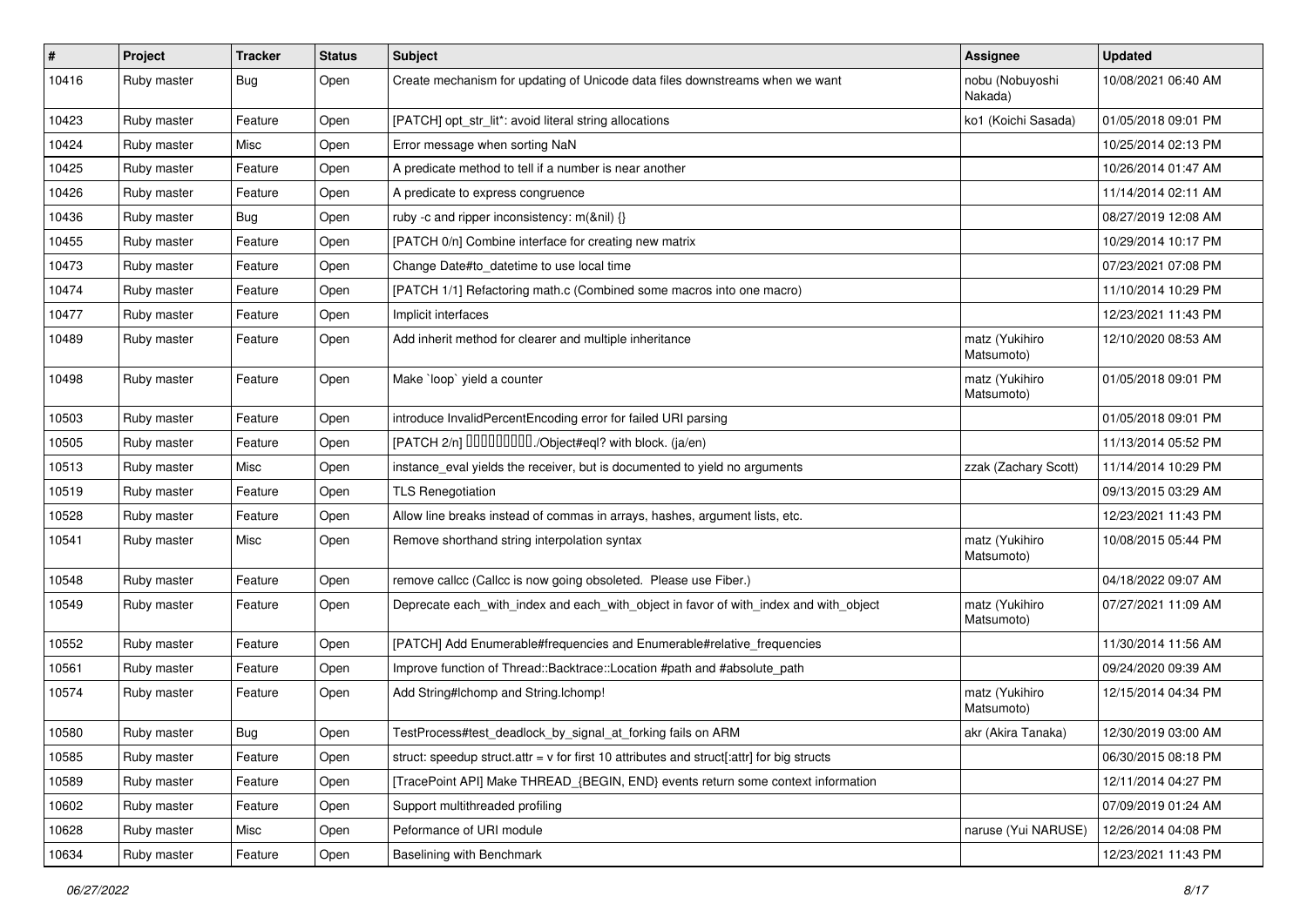| $\vert$ # | Project     | <b>Tracker</b> | <b>Status</b> | <b>Subject</b>                                                                     | <b>Assignee</b>              | <b>Updated</b>      |
|-----------|-------------|----------------|---------------|------------------------------------------------------------------------------------|------------------------------|---------------------|
| 10645     | Ruby master | Feature        | Open          | Consider adding support of .first to MatchData object like MatchData[0]            |                              | 12/25/2014 06:50 AM |
| 10658     | Ruby master | Feature        | Open          | ThreadGroup local variables                                                        |                              | 01/28/2016 07:20 AM |
| 10663     | Ruby master | Feature        | Open          | Consider adding support for String input to File. methods                          |                              | 01/05/2015 12:47 AM |
| 10683     | Ruby master | Feature        | Open          | fix inconsistent behavior of Kernel. Hash()                                        |                              | 01/02/2015 06:00 AM |
| 10701     | Ruby master | Feature        | Open          | Class: Array 2 New methods                                                         |                              | 01/08/2015 07:21 AM |
| 10726     | Ruby master | Feature        | Open          | [PATCH 4/4] * New methods: Set#power                                               |                              | 01/28/2015 07:48 AM |
| 10728     | Ruby master | Feature        | Open          | Warning for Fixnum#size to use RbConfig::SIZEOF['long']                            |                              | 01/11/2015 04:23 PM |
| 10729     | Ruby master | Feature        | Open          | Array method to subtract in place                                                  |                              | 01/11/2015 02:29 PM |
| 10755     | Ruby master | Feature        | Open          | Use rb_define_alias instead of rb_define_method for rb_cHash                       |                              | 07/27/2021 11:09 AM |
| 10770     | Ruby master | Feature        | Open          | chr and ord behavior for ill-formed byte sequences and surrogate code points       |                              | 01/22/2015 10:19 AM |
| 10783     | Ruby master | Misc           | Open          | String#concat has an "appending" behavior                                          |                              | 08/08/2018 03:08 AM |
| 10793     | Ruby master | Feature        | Open          | Infrastructure/Release-Management: Sign releases                                   |                              | 02/12/2016 09:20 PM |
| 10829     | Ruby master | Feature        | Open          | Add to_proc method to the Array class                                              |                              | 12/23/2021 11:43 PM |
| 10851     | Ruby master | Feature        | Open          | Introduce Regexp#fetch                                                             |                              | 02/13/2015 11:15 AM |
| 10863     | Ruby master | Feature        | Open          | allow protected class methods to be callable from instance methods                 |                              | 04/01/2015 06:11 PM |
| 10869     | Ruby master | Feature        | Open          | Add support for option to pre-compile Ruby files                                   |                              | 02/23/2015 11:08 AM |
| 10879     | Ruby master | Feature        | Open          | UnboundMethod#to_proc                                                              |                              | 02/21/2015 07:56 PM |
| 10882     | Ruby master | Feature        | Open          | Provide Levenshtein distance implementation as part of stdlib                      |                              | 02/26/2015 03:56 PM |
| 10927     | Ruby master | Feature        | Open          | [PATCH] Add default empty string to string replacements                            |                              | 03/04/2015 10:49 AM |
| 10932     | Ruby master | Feature        | Open          | Enabling allocation tracing as early as possible                                   | ko1 (Koichi Sasada)          | 06/13/2015 07:54 AM |
| 10949     | Ruby master | Feature        | Open          | Time is WB unprotected                                                             |                              | 07/23/2015 05:55 PM |
| 10983     | Ruby master | Misc           | Open          | Why blocks make Ruby methods 439% slower?                                          |                              | 11/10/2015 06:21 AM |
| 11026     | Ruby master | Feature        | Open          | How atomic should dynamic regexp with "once" flag be?                              |                              | 12/23/2021 11:43 PM |
| 11064     | Ruby master | <b>Bug</b>     | Open          | #singleton_methods for objects with special singleton_class returns an empty array |                              | 01/31/2022 05:02 AM |
| 11100     | Ruby master | Feature        | Open          | Permit multiple captures with String[Regexp, ]                                     |                              | 01/24/2016 08:42 AM |
| 11122     | Ruby master | Feature        | Open          | exception-free non-blocking Queue/SizedQueue operations                            | matz (Yukihiro<br>Matsumoto) | 05/06/2015 08:53 PM |
| 11129     | Ruby master | Feature        | Open          | block-level hash destructuring only works for the last argument                    |                              | 07/07/2019 05:11 AM |
| 11142     | Ruby master | <b>Bug</b>     | Open          | Command line argument parser on windows handles double quotes inconsistently.      | usa (Usaku<br>NAKAMURA)      | 05/12/2015 04:09 PM |
| 11148     | Ruby master | Feature        | Open          | Add a way to require files, but not raise an exception when the file isn't found   |                              | 05/13/2015 05:57 PM |
| 11174     | Ruby master | <b>Bug</b>     | Open          | threads memory leak                                                                | ko1 (Koichi Sasada)          | 06/17/2019 03:17 PM |
| 11177     | Ruby master | <b>Bug</b>     | Open          | <b>DATALEOFILILILILILI</b>                                                         |                              | 05/25/2015 03:49 AM |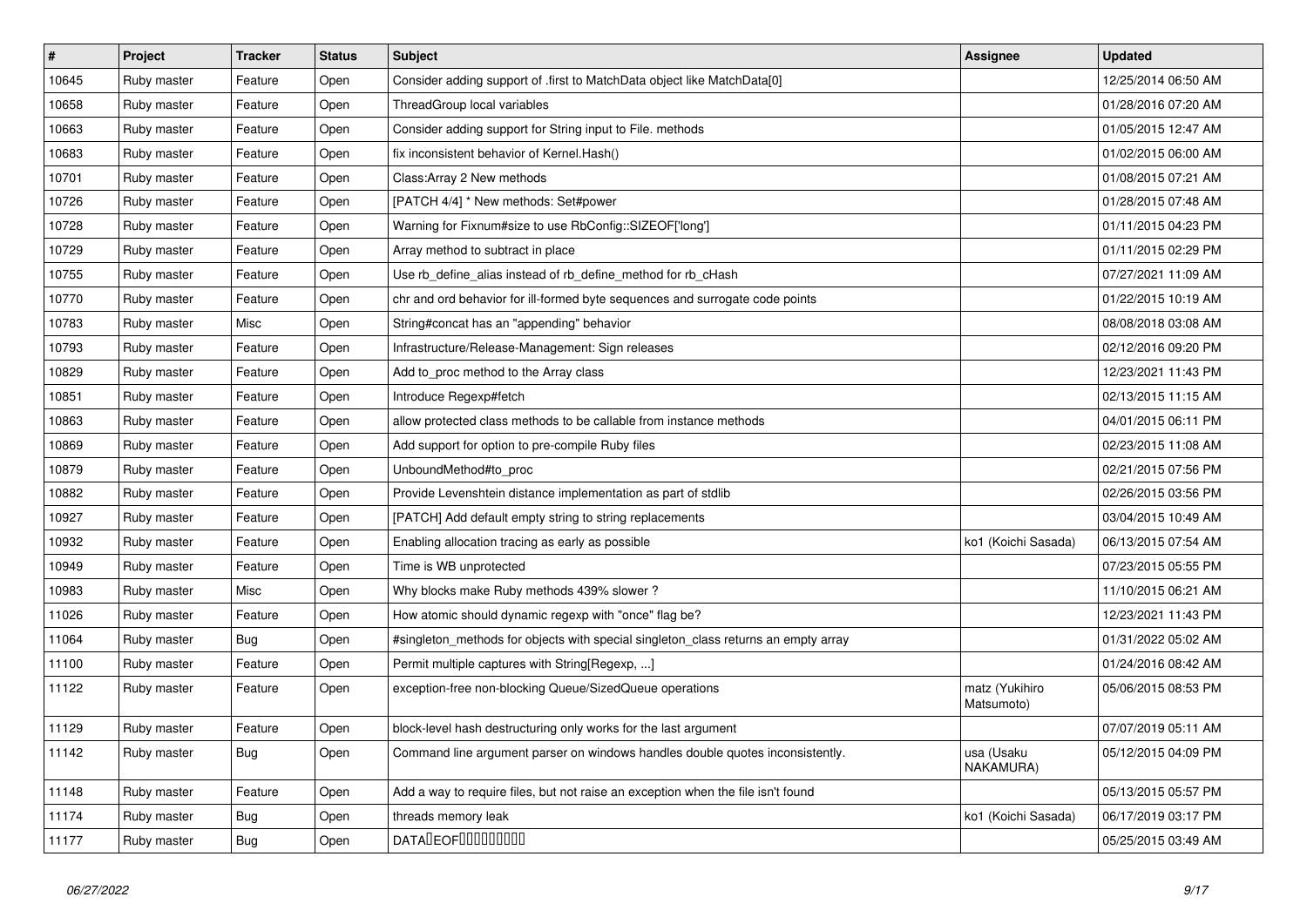| $\vert$ # | Project     | <b>Tracker</b> | <b>Status</b> | Subject                                                                                                               | Assignee                     | <b>Updated</b>      |
|-----------|-------------|----------------|---------------|-----------------------------------------------------------------------------------------------------------------------|------------------------------|---------------------|
| 11181     | Ruby master | Feature        | Open          | Add a line directive to Ruby                                                                                          | matz (Yukihiro<br>Matsumoto) | 01/26/2016 02:04 AM |
| 11183     | Ruby master | <b>Bug</b>     | Open          |                                                                                                                       |                              | 05/26/2015 08:32 AM |
| 11230     | Ruby master | <b>Bug</b>     | Open          | Should rb_struct_s_members() be public API?                                                                           |                              | 04/17/2021 05:06 PM |
| 11262     | Ruby master | Feature        | Open          | Make more objects behave like "Functions"                                                                             |                              | 12/28/2019 09:47 PM |
| 11273     | Ruby master | Feature        | Open          | [PATCH] Make it possible to `load` from a FIFO file                                                                   |                              | 07/23/2019 05:45 PM |
| 11292     | Ruby master | Feature        | Open          | objspace: Dump type of special consts                                                                                 | tmm1 (Aman Karmani)          | 06/22/2015 04:22 AM |
| 11295     | Ruby master | Misc           | Open          | Request for comments about error messages                                                                             |                              | 10/22/2015 09:12 AM |
| 11299     | Ruby master | Feature        | Open          | [PATCH] use Array instead of custom struct for generic ivars                                                          | normalperson (Eric<br>Wong)  | 06/24/2015 12:38 AM |
| 11305     | Ruby master | Feature        | Open          | [ipaddr] include the IP address in question within the InvalidAddressError exception message                          |                              | 06/25/2015 04:25 AM |
| 11307     | Ruby master | Feature        | Open          | exception-free non-blocking Queue#pop                                                                                 | matz (Yukihiro<br>Matsumoto) | 06/25/2015 11:06 PM |
| 11309     | Ruby master | Feature        | Open          | Iterator over string matches                                                                                          |                              | 07/01/2015 08:35 AM |
| 11312     | Ruby master | Feature        | Open          | Add Resolv::DNS::Resource::IN::SPF                                                                                    | akr (Akira Tanaka)           | 07/01/2015 03:26 AM |
| 11315     | Ruby master | Feature        | Open          | [PATCH] Add Array#^ for parity with other set-like operations.                                                        |                              | 06/29/2015 05:05 AM |
| 11323     | Ruby master | Feature        | Open          | Documentation update on how uniq works / guarantee of order                                                           |                              | 07/02/2015 03:34 AM |
| 11347     | Ruby master | Feature        | Open          | Errors with cause not reported properly to console                                                                    |                              | 07/15/2015 04:39 PM |
| 11355     | Ruby master | Misc           | Open          | Exceptions inheriting from Timeout:: Error should behave the same way                                                 |                              | 07/15/2015 04:59 PM |
| 11361     | Ruby master | Feature        | Open          | proposal for easy method to nil-guard for generated variable name.                                                    |                              | 02/21/2016 12:01 PM |
| 11373     | Ruby master | Feature        | Open          | Add command line option to query valid values for --dump                                                              |                              | 07/27/2021 11:09 AM |
| 11388     | Ruby master | Feature        | Open          | SMTP Service Extension for Delivery Status Notifications                                                              |                              | 02/06/2018 11:37 AM |
| 11390     | Ruby master | Feature        | Open          | Allow symbols starting with numbers                                                                                   | matz (Yukihiro<br>Matsumoto) | 08/14/2015 05:23 AM |
| 11415     | Ruby master | Feature        | Open          | autoload with a Proc                                                                                                  |                              | 10/21/2015 08:38 PM |
| 11428     | Ruby master | Feature        | Open          | system/exec/etc. should to_s their argument to restore Pathname functionality as it was in 1.8                        |                              | 11/06/2016 02:17 AM |
| 11429     | Ruby master | Feature        | Open          | Local variable assignment via regex $==$                                                                              |                              | 08/10/2015 11:26 PM |
| 11431     | Ruby master | Feature        | Open          | [PATCH] rb_parser_compile_*: remove volatile arg                                                                      |                              | 07/27/2021 07:27 AM |
| 11438     | Ruby master | <b>Bug</b>     | Open          | native thread init stack() get machine.stack_start unequal to thread's stack start address, x86 win32                 | cruby-windows                | 08/13/2015 07:31 AM |
| 11446     | Ruby master | Feature        | Open          | Possible work around for the requirement to supplying arguments like this: .map(&:method,<br><arguments>)</arguments> |                              | 08/14/2015 04:40 PM |
| 11475     | Ruby master | Feature        | Open          | AST transforms                                                                                                        |                              | 08/21/2015 11:14 AM |
| 11500     | Ruby master | Feature        | Open          | [RFC] rename Queue to UnboundedQueue                                                                                  |                              | 07/19/2021 07:48 AM |
| 11507     | Ruby master | Feature        | Open          | Net::HTTP should use TCP_CORK or TCP_NOPUSH to avoid fragmenting packets                                              |                              | 09/04/2015 09:47 AM |
| 11514     | Ruby master | Bug            | Open          | AIX6.1 - Ruby 2.2.3 - Segmentation fault in :byteslice                                                                |                              | 09/18/2015 07:39 AM |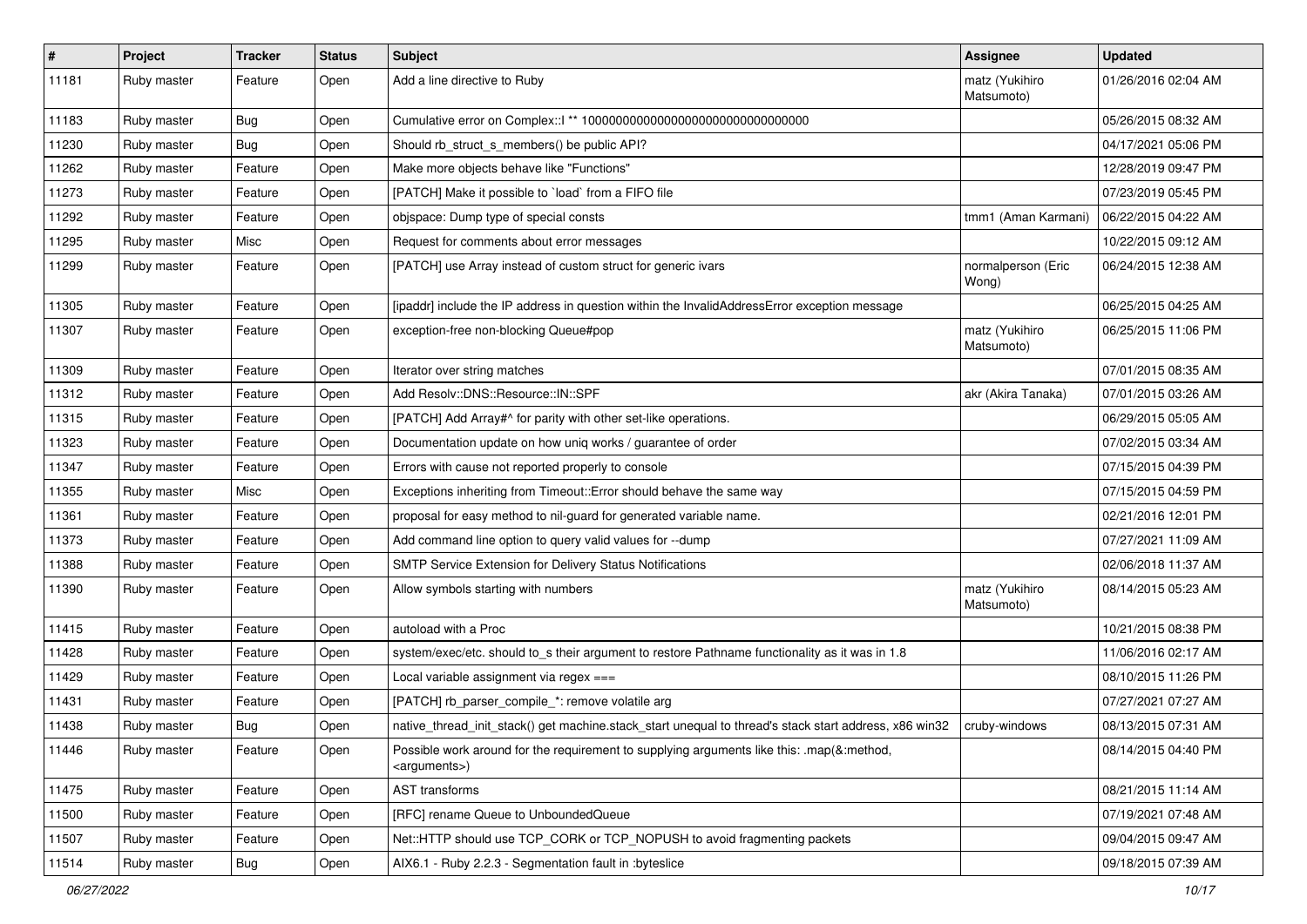| $\vert$ # | Project     | <b>Tracker</b> | <b>Status</b> | <b>Subject</b>                                                                               | <b>Assignee</b>              | <b>Updated</b>      |
|-----------|-------------|----------------|---------------|----------------------------------------------------------------------------------------------|------------------------------|---------------------|
| 11517     | Ruby master | Feature        | Open          | Queue enhancement - conditional pop                                                          | matz (Yukihiro<br>Matsumoto) | 09/17/2015 09:02 PM |
| 11518     | Ruby master | Feature        | Open          | Queue enhancement - promote! and promote all!                                                | matz (Yukihiro<br>Matsumoto) | 09/17/2015 08:40 PM |
| 11539     | Ruby master | Feature        | Open          | Support explicit declaration of volatile instance variables                                  |                              | 01/26/2021 03:30 PM |
| 11550     | Ruby master | Feature        | Open          | Current behaviour of super() is dangerous in the presence of more than one included modules. |                              | 01/20/2016 08:44 AM |
| 11570     | Ruby master | Misc           | Open          | Clarify autoload chaining behavior                                                           |                              | 10/06/2015 04:52 PM |
| 11577     | Ruby master | Feature        | Open          | Add encodeURIComponent compatible API for URI                                                |                              | 10/09/2015 01:40 PM |
| 11582     | Ruby master | <b>Bug</b>     | Open          | On Solaris, Rational#** returns -Infinity for Rational(0) when passed a negative Float       |                              | 10/13/2015 03:12 AM |
| 11583     | Ruby master | Feature        | Open          | Add File#unlink                                                                              |                              | 10/12/2015 05:40 AM |
| 11588     | Ruby master | Feature        | Open          | Implement structured warnings                                                                |                              | 12/06/2015 08:48 PM |
| 11597     | Ruby master | Feature        | Open          | Add Linux-specific setfsuid(2)/setfsgid(2)                                                   |                              | 10/15/2015 10:08 PM |
| 11599     | Ruby master | Feature        | Open          | Dump entries of hash in ObjectSpace                                                          | tmm1 (Aman Karmani)          | 11/24/2015 05:52 PM |
| 11627     | Ruby master | Feature        | Open          | make `nonzero` an alias of `nonzero?`                                                        | matz (Yukihiro<br>Matsumoto) | 12/23/2021 11:43 PM |
| 11629     | Ruby master | Feature        | Open          | Implement Enhanced Mail System Status Codes (rfc1893)                                        |                              | 10/28/2015 10:38 AM |
| 11630     | Ruby master | Feature        | Open          | possibility to serialize Proc or Lambda                                                      |                              | 11/23/2015 01:34 PM |
| 11634     | Ruby master | Feature        | Open          | [PATCH] variable.c (rb_global_tbl): convert to id_table                                      |                              | 10/29/2015 08:11 PM |
| 11660     | Ruby master | Feature        | Open          | a falsy value (similar to js undefined) that facilitates forwarding of default arguments     |                              | 11/05/2019 07:33 PM |
| 11665     | Ruby master | Feature        | Open          | Support nested functions for better code organization                                        |                              | 11/16/2016 03:06 PM |
| 11670     | Ruby master | Feature        | Open          | Show warning to make nested def obsolete                                                     | nobu (Nobuyoshi<br>Nakada)   | 11/09/2015 07:40 AM |
| 11690     | Ruby master | Feature        | Open          | Update Hash during multiple assignment                                                       |                              | 12/10/2015 12:26 PM |
| 11694     | Ruby master | Feature        | Open          | Numeric#nonpositive?, nonnegative?                                                           |                              | 11/16/2015 12:56 AM |
| 11700     | Ruby master | Feature        | Open          | positive flags for reverse lookup to socket                                                  |                              | 11/17/2015 02:48 AM |
| 11710     | Ruby master | Feature        | Open          | [PATCH] Replace Set#merge with Set#merge! and make Set#merge non-mutating.                   | knu (Akinori MUSHA)          | 11/18/2015 07:28 PM |
| 11723     | Ruby master | Feature        | Open          | CGI library should give access to raw request body                                           |                              | 11/20/2015 07:06 PM |
| 11735     | Ruby master | Feature        | Open          | Porting String#squish and String#squish! from Ruby on Rails' Active Support                  | matz (Yukihiro<br>Matsumoto) | 06/24/2016 08:02 AM |
| 11781     | Ruby master | Feature        | Open          | Would it be possible to alias .prepend() towards .unshift() for class Array by default?      |                              | 12/09/2015 12:46 PM |
| 11783     | Ruby master | Misc           | Open          | Do you have any idea if you have a budgets?                                                  |                              | 05/16/2019 09:06 PM |
| 11786     | Ruby master | Feature        | Open          | [PATCH] micro-optimize case dispatch even harder                                             |                              | 12/09/2015 09:58 AM |
| 11796     | Ruby master | Feature        | Open          | [PATCH] Refactor reduce call get_stat()                                                      |                              | 12/09/2015 02:33 PM |
| 11808     | Ruby master | Bug            | Open          | Different behavior between Enumerable#grep and Array#grep                                    | ko1 (Koichi Sasada)          | 10/26/2020 04:36 AM |
| 11815     | Ruby master | Feature        | Open          | Proposal for method `Array#difference`                                                       |                              | 07/20/2020 11:34 PM |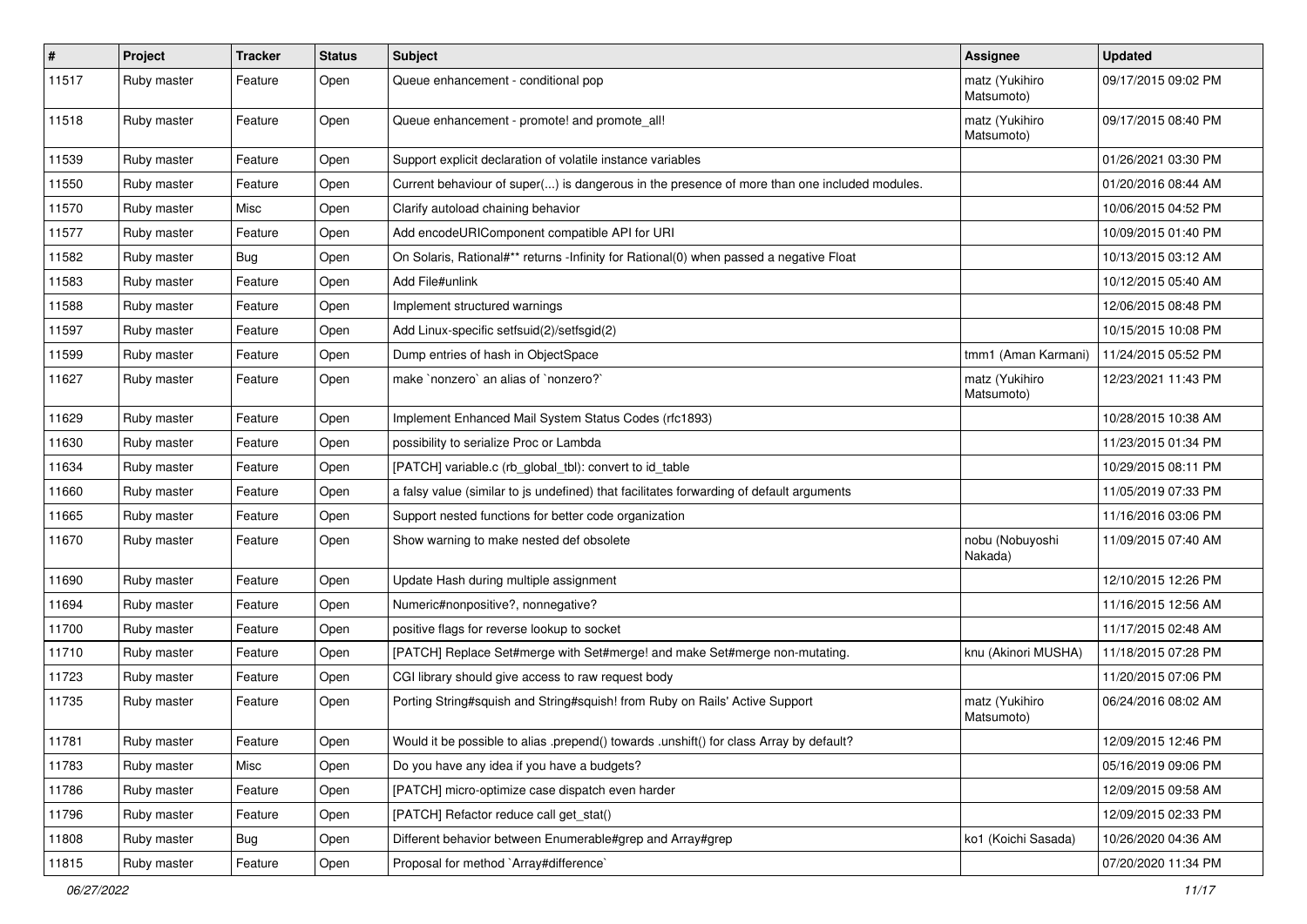| $\sharp$ | Project     | <b>Tracker</b> | <b>Status</b> | <b>Subject</b>                                                                                                                              | Assignee                     | <b>Updated</b>      |
|----------|-------------|----------------|---------------|---------------------------------------------------------------------------------------------------------------------------------------------|------------------------------|---------------------|
| 11817    | Ruby master | Feature        | Open          | map.parallel                                                                                                                                |                              | 12/15/2015 04:28 AM |
| 11840    | Ruby master | Bug            | Open          | Error with "make check" on Cygwin                                                                                                           | cruby-cygwin                 | 05/19/2022 08:20 AM |
| 11868    | Ruby master | Feature        | Open          | Proposal for RubyVM::InstructionSequence.compile to return an object containing the syntax error<br>information currently written to STDERR |                              | 04/21/2016 05:49 AM |
| 11882    | Ruby master | Feature        | Open          | Map or NamedMap                                                                                                                             | matz (Yukihiro<br>Matsumoto) | 01/17/2021 01:31 PM |
| 11917    | Ruby master | Feature        | Open          | Add Range#length as an alias for size                                                                                                       |                              | 01/30/2016 07:01 AM |
| 11923    | Ruby master | Feature        | Open          | Put Struct accessors into separate module to allow redefining them in Struct.new's block                                                    |                              | 05/17/2016 06:37 AM |
| 11927    | Ruby master | Feature        | Open          | Return value for `Module#include` and `Module#prepend`                                                                                      |                              | 09/02/2020 12:40 AM |
| 11939    | Ruby master | Feature        | Open          | Syntax sugar to apply a method replace a variable                                                                                           |                              | 01/04/2016 09:49 AM |
| 11987    | Ruby master | Feature        | Open          | daemons can't show the backtrace of rb_bug                                                                                                  |                              | 01/13/2016 10:58 AM |
| 12006    | Ruby master | Feature        | Open          | return IO object from IO#print, IO#puts, IO#close_read, IO#close_write,                                                                     |                              | 01/21/2016 12:42 PM |
| 12008    | Ruby master | Feature        | Open          | Immutable object graphs (a.k.a. deep freeze)                                                                                                |                              | 06/27/2019 10:29 PM |
| 12017    | Ruby master | Feature        | Open          | [PATCH] dedupe string keys from Marshal.load                                                                                                |                              | 01/25/2016 09:02 AM |
| 12019    | Ruby master | Feature        | Open          | Better low-level support for writing concurrent libraries                                                                                   | matz (Yukihiro<br>Matsumoto) | 12/23/2021 11:43 PM |
| 12021    | Ruby master | Feature        | Open          | Final instance variables                                                                                                                    |                              | 12/23/2021 11:43 PM |
| 12023    | Ruby master | Feature        | Open          | Allow ivars to be used as method arguments                                                                                                  |                              | 01/27/2016 09:58 AM |
| 12034    | Ruby master | Feature        | Open          | RegExp does not respect file encoding directive                                                                                             |                              | 02/13/2016 06:41 PM |
| 12041    | Ruby master | Feature        | Open          | Change the initializer of NameError to take a receiver as the third argument                                                                |                              | 02/12/2016 05:37 AM |
| 12057    | Ruby master | Feature        | Open          | Allow methods with 'yield' to be called without a block                                                                                     |                              | 12/23/2021 11:43 PM |
| 12059    | Ruby master | Feature        | Open          | 'Array#single?', 'Hash#single?'                                                                                                             |                              | 02/10/2016 04:02 AM |
| 12064    | Ruby master | Feature        | Open          | Make creation of enc/unicode/casefold.h automatic again                                                                                     | nobu (Nobuyoshi<br>Nakada)   | 02/12/2016 06:13 AM |
| 12077    | Ruby master | Feature        | Open          | Consolidate SSLSocket interface with TCPSocket                                                                                              |                              | 05/17/2016 06:37 AM |
| 12080    | Ruby master | Feature        | Open          | Enumerable#first, Array#last with block                                                                                                     |                              | 04/20/2016 03:51 AM |
| 12083    | Ruby master | Feature        | Open          | \$_ and \$~ by Binding#local_variable_{get,set}                                                                                             |                              | 02/18/2016 04:35 AM |
| 12084    | Ruby master | Feature        | Open          | Class#instance`                                                                                                                             |                              | 12/14/2021 08:52 PM |
| 12086    | Ruby master | Feature        | Open          | using: option for instance_eval etc.                                                                                                        |                              | 12/29/2019 07:46 PM |
| 12094    | Ruby master | Feature        | Open          | parameterized property assignment: $o.prop(arg) = 1$                                                                                        |                              | 03/17/2016 07:05 AM |
| 12110    | Ruby master | Feature        | Open          | Create a method to avoid vacuous truth?                                                                                                     |                              | 03/12/2016 08:01 AM |
| 12113    | Ruby master | Feature        | Open          | Global method inside Delegator causes NameError                                                                                             |                              | 03/01/2016 01:58 AM |
| 12114    | Ruby master | Feature        | Open          | \$VERBOSE = true is being ignored                                                                                                           |                              | 02/26/2016 02:00 PM |
| 12115    | Ruby master | Feature        | Open          | Add Symbol#call to allow to_proc shorthand with arguments                                                                                   |                              | 11/16/2018 09:49 AM |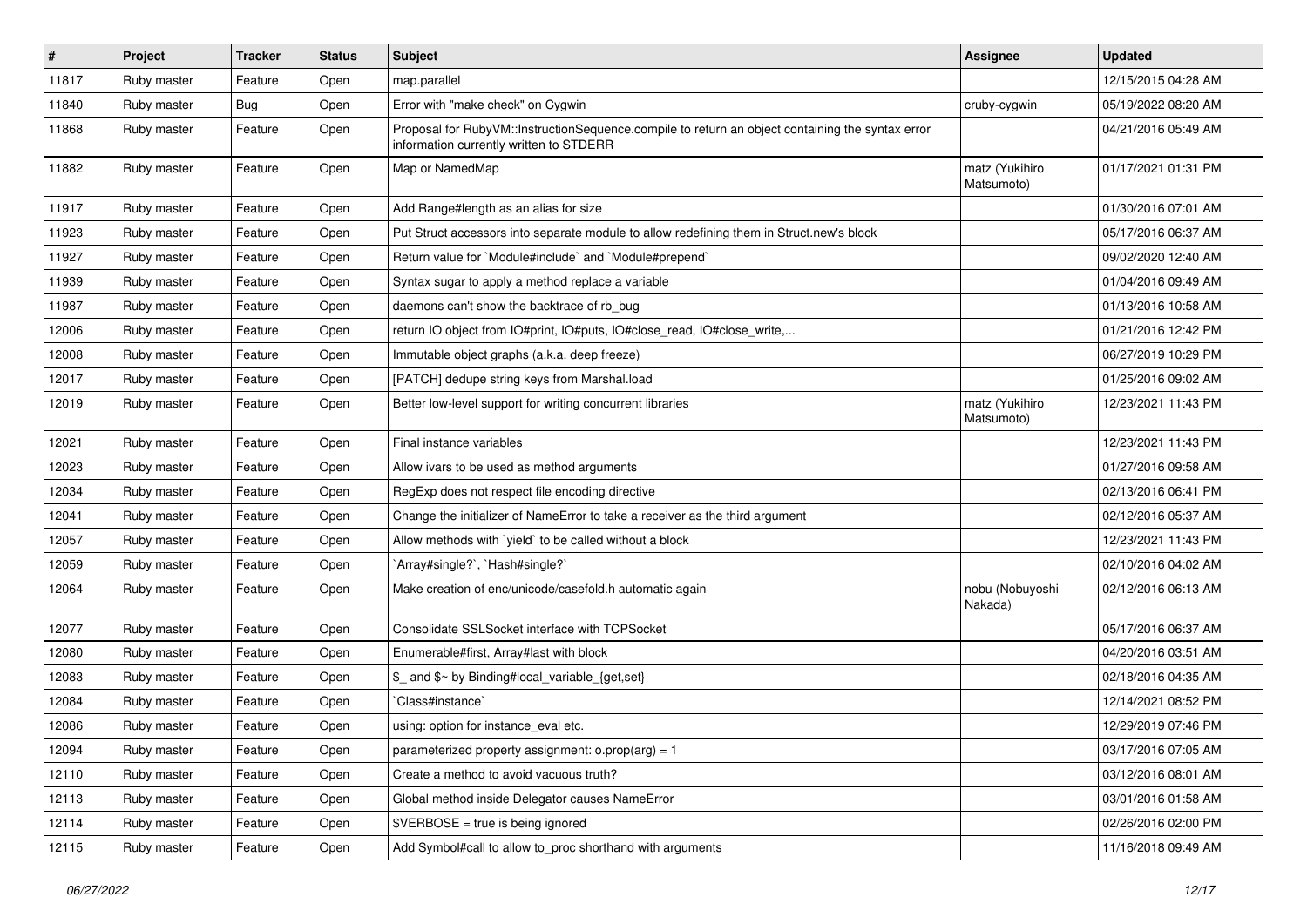| $\vert$ # | Project     | <b>Tracker</b> | <b>Status</b> | <b>Subject</b>                                                                               | <b>Assignee</b>              | <b>Updated</b>      |
|-----------|-------------|----------------|---------------|----------------------------------------------------------------------------------------------|------------------------------|---------------------|
| 12116     | Ruby master | Feature        | Open          | `Fixnum#divmod`, `Bignum#divmod` with multiple arguments                                     |                              | 03/21/2016 02:00 PM |
| 12125     | Ruby master | Feature        | Open          | Proposal: Shorthand operator for Object#method                                               |                              | 01/07/2022 06:23 PM |
| 12129     | Ruby master | Feature        | Open          | syntactic sugar for dynamic method dispatch `object_expression:method_name_expression(1, 2)` |                              | 03/14/2016 01:35 AM |
| 12134     | Ruby master | Feature        | Open          | Comparison between 'true' and 'false'                                                        |                              | 03/15/2016 12:41 PM |
| 12141     | Ruby master | Feature        | Open          | send and __send_                                                                             |                              | 03/14/2016 01:32 AM |
| 12145     | Ruby master | Feature        | Open          | Aliashood between `size` and `length` is not consistent                                      |                              | 06/27/2019 10:02 PM |
| 12165     | Ruby master | Feature        | Open          | Hash#first, Hash#last                                                                        |                              | 03/12/2016 10:55 AM |
| 12173     | Ruby master | Feature        | Open          | `Time#till now`                                                                              |                              | 03/16/2016 10:19 AM |
| 12179     | Ruby master | <b>Bug</b>     | Open          | Build failure due to VPATH expansion                                                         |                              | 04/14/2016 01:55 AM |
| 12211     | Ruby master | Feature        | Open          | introduce Date#first_of_month and Date#last_of_month                                         |                              | 03/26/2016 12:58 AM |
| 12214     | Ruby master | Feature        | Open          | Inconsistent behaviour and lack of warnings/errors when referencing duplicated _variables    |                              | 03/24/2016 04:58 PM |
| 12226     | Ruby master | Feature        | Open          | Dir.home with valid named user raises ArgumentError on Windows                               |                              | 05/08/2016 10:06 AM |
| 12244     | Ruby master | Feature        | Open          | Add a way to `integer - integer % num`                                                       | matz (Yukihiro<br>Matsumoto) | 05/17/2016 06:05 AM |
| 12247     | Ruby master | Feature        | Open          | accept multiple arguments at Array#delete                                                    |                              | 04/04/2016 10:16 PM |
| 12262     | Ruby master | Feature        | Open          | Anti-loop                                                                                    |                              | 04/09/2016 05:30 AM |
| 12272     | Ruby master | Feature        | Open          | Accepting HTML entity name in string literal                                                 |                              | 04/13/2016 05:16 AM |
| 12277     | Ruby master | Misc           | Open          | Coding rule: colum number                                                                    |                              | 04/13/2016 06:32 PM |
| 12280     | Ruby master | Bug            | Open          | IO.copy_stream(IO, IO) fails with "pread() not implemented"                                  |                              | 04/28/2016 05:51 AM |
| 12282     | Ruby master | Feature        | Open          | Hash#dig! for repeated applications of Hash#fetch                                            |                              | 12/28/2018 05:31 AM |
| 12306     | Ruby master | Feature        | Open          | Implement String #blank? #present? and improve #strip and family to handle unicode           | matz (Yukihiro<br>Matsumoto) | 07/22/2018 10:55 PM |
| 12317     | Ruby master | Feature        | Open          | Name space of a module                                                                       |                              | 09/04/2016 04:59 PM |
| 12319     | Ruby master | Feature        | Open          | Module#const_get` does not accept symbol with nested name                                    |                              | 01/04/2020 07:24 PM |
| 12334     | Ruby master | Feature        | Open          | Final/Readonly Support for Fields / Instance Variables                                       |                              | 07/20/2016 01:49 AM |
| 12350     | Ruby master | Feature        | Open          | Introduce Array#find! that raises an error if element not found                              |                              | 07/19/2016 06:20 AM |
| 12378     | Ruby master | Feature        | Open          | arbitrary size Random.new seed                                                               |                              | 05/13/2016 04:44 PM |
| 12380     | Ruby master | Feature        | Open          | 'Struct' as a subclass of 'Class'                                                            |                              | 05/14/2016 08:28 AM |
| 12403     | Ruby master | Feature        | Open          | Optimise Regexp#match?                                                                       |                              | 05/24/2016 05:54 AM |
| 12416     | Ruby master | Feature        | Open          | struct rb id table lacks mark function                                                       |                              | 09/22/2020 07:43 PM |
| 12435     | Ruby master | Feature        | Open          | Using connect nonblock to open TCP connections in Net::HTTP#connect                          |                              | 06/06/2016 12:42 AM |
| 12455     | Ruby master | Feature        | Open          | Add a way for class String to determine whether it has only numbers / digits or not          |                              | 07/20/2016 03:13 AM |
| 12482     | Ruby master | Feature        | Open          | ArgumentError.new(nil) should give a better description                                      |                              | 06/16/2016 04:18 AM |
| 12500     | Ruby master | Bug            | Open          | TestProcess#test_aspawn_too_long_path fails on mips with "argument too big"                  |                              | 12/29/2019 10:38 AM |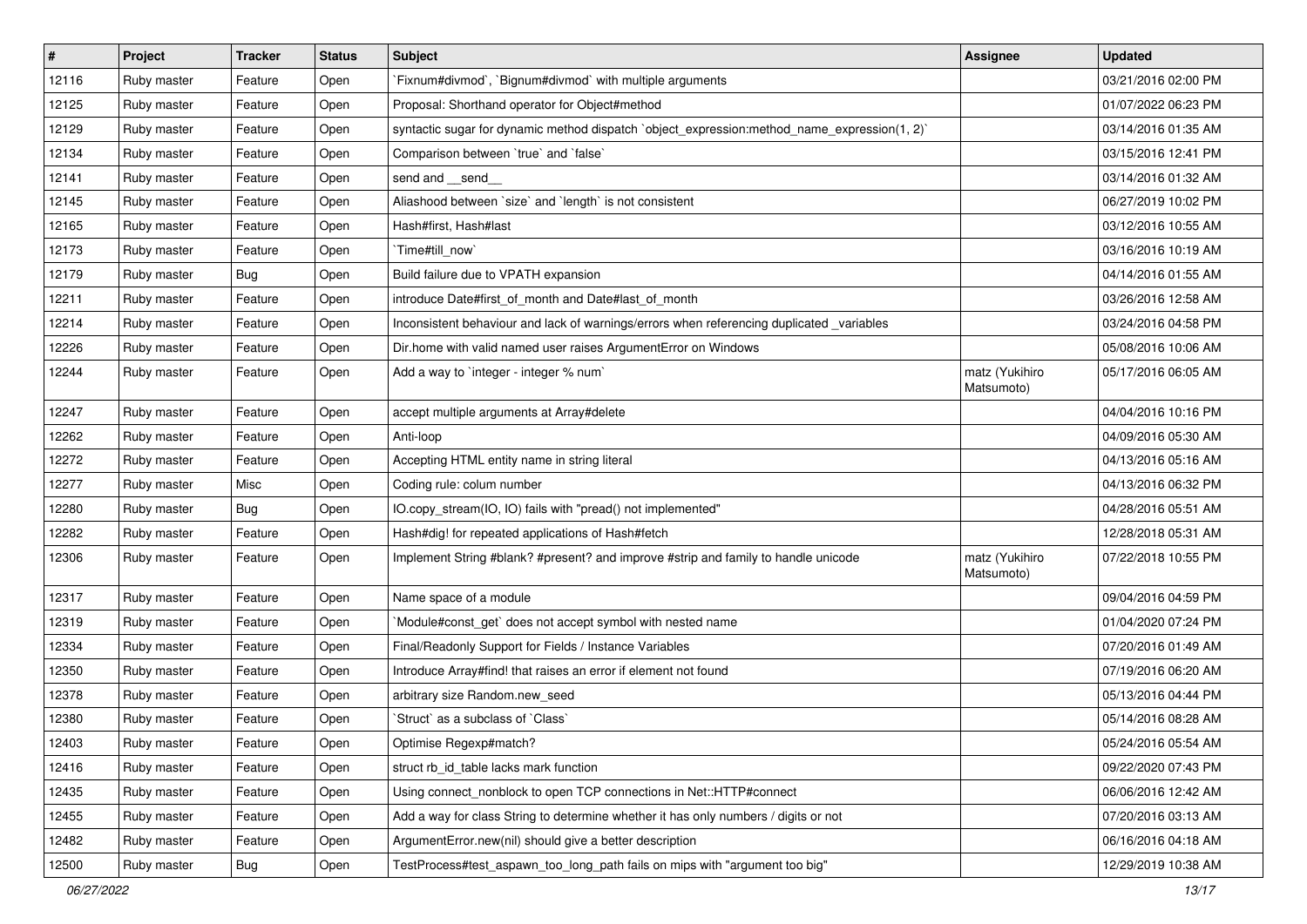| $\vert$ # | Project     | <b>Tracker</b> | <b>Status</b> | Subject                                                                                                     | <b>Assignee</b>      | <b>Updated</b>      |
|-----------|-------------|----------------|---------------|-------------------------------------------------------------------------------------------------------------|----------------------|---------------------|
| 12523     | Ruby master | Feature        | Open          | Object#values_at`                                                                                           |                      | 01/05/2020 03:44 PM |
| 12573     | Ruby master | Feature        | Open          | Introduce a straightforward way to discover whether a process is running                                    |                      | 04/19/2017 12:05 PM |
| 12586     | Ruby master | Feature        | Open          | Hash#sample                                                                                                 |                      | 08/10/2016 04:08 AM |
| 12589     | Ruby master | Feature        | Open          | VM performance improvement proposal                                                                         |                      | 02/20/2018 05:00 AM |
| 12595     | Ruby master | Misc           | Open          | Documentation                                                                                               |                      | 07/18/2016 04:39 PM |
| 12625     | Ruby master | Feature        | Open          | TypeError.assert, ArgumentError.assert                                                                      |                      | 08/10/2016 04:36 AM |
| 12648     | Ruby master | Feature        | Open          | Enumerable#sort_by` with descending option                                                                  |                      | 10/05/2017 10:24 AM |
| 12689     | Ruby master | <b>Bug</b>     | Open          | Thread isolation of $$~$ and $$$                                                                            |                      | 04/01/2021 08:51 PM |
| 12700     | Ruby master | Feature        | Open          | regexg heredoc support                                                                                      |                      | 11/24/2017 12:53 AM |
| 12731     | Ruby master | Feature        | Open          | rb_path_to_class should call custom const_defined? methods (take 2)                                         |                      | 07/25/2019 06:13 PM |
| 12751     | Ruby master | Misc           | Open          | Incompatibility of Ruby 3                                                                                   |                      | 09/14/2016 12:48 PM |
| 12755     | Ruby master | Feature        | Open          | optimize instruction sequence                                                                               |                      | 09/12/2016 07:05 AM |
| 12790     | Ruby master | Feature        | Open          | Better inspect for stdlib classes                                                                           |                      | 02/27/2017 08:36 PM |
| 12802     | Ruby master | Feature        | Open          | Add BLAKE2 support to Digest                                                                                |                      | 09/02/2019 05:58 AM |
| 12817     | Ruby master | Feature        | Open          | Consider adding method .sample() on class Hash (if this was not yet proposed)                               |                      | 10/11/2016 12:57 AM |
| 12843     | Ruby master | Feature        | Open          | Proposal to add a new method to class File in order to determine the name of the file without any<br>suffix |                      | 10/17/2016 08:56 AM |
| 12852     | Ruby master | <b>Bug</b>     | Open          | URI.parse can't handle non-ascii URIs                                                                       | akira (akira yamada) | 12/12/2016 06:39 PM |
| 12858     | Ruby master | Feature        | Open          | Supporting batch-requiring of files in ruby                                                                 |                      | 10/23/2016 08:05 AM |
| 12867     | Ruby master | Feature        | Open          | Add ability to check validity of a URL                                                                      |                      | 12/23/2021 11:43 PM |
| 12869     | Ruby master | Feature        | Open          | open-uri's open rejects `BOM' in encoding                                                                   |                      | 10/25/2016 05:06 AM |
| 12901     | Ruby master | Feature        | Open          | Anonymous functions without scope lookup overhead                                                           |                      | 01/01/2022 12:30 PM |
| 12928     | Ruby master | Feature        | Open          | Use socket conect_timeout in net stdlib for open_timeout                                                    |                      | 12/02/2019 09:20 PM |
| 12968     | Ruby master | Feature        | Open          | Allow default value via block for Integer(), Float() and Rational()                                         |                      | 06/28/2017 05:53 PM |
| 12969     | Ruby master | Feature        | Open          | Allow optional parameter in String#strip and related                                                        |                      | 01/20/2017 08:19 AM |
| 12985     | Ruby master | Feature        | Open          | HTTP should handle cookies                                                                                  |                      | 06/24/2019 10:38 PM |
| 12986     | Ruby master | Feature        | Open          | HTTP/request basic_auth context should be switched                                                          |                      | 06/24/2019 10:38 PM |
| 12992     | Ruby master | Feature        | Open          | ArgumentError if hostname is missing                                                                        |                      | 07/27/2021 11:40 AM |
| 13006     | Ruby master | Feature        | Open          | backtrace of thread killer                                                                                  |                      | 12/06/2016 01:11 AM |
| 13026     | Ruby master | Feature        | Open          | Public singleton methods                                                                                    |                      | 02/22/2017 06:53 PM |
| 13048     | Ruby master | Feature        | Open          | Better way to do Regexp.new(Regexp.escape("some string"))                                                   |                      | 01/20/2017 04:01 AM |
| 13072     | Ruby master | Misc           | Open          | Current state of date standard library                                                                      |                      | 09/02/2017 05:38 PM |
| 13095     | Ruby master | Feature        | Open          | [PATCH] io.c (rb_f_syscall): remove deprecation notice                                                      |                      | 03/26/2017 06:21 AM |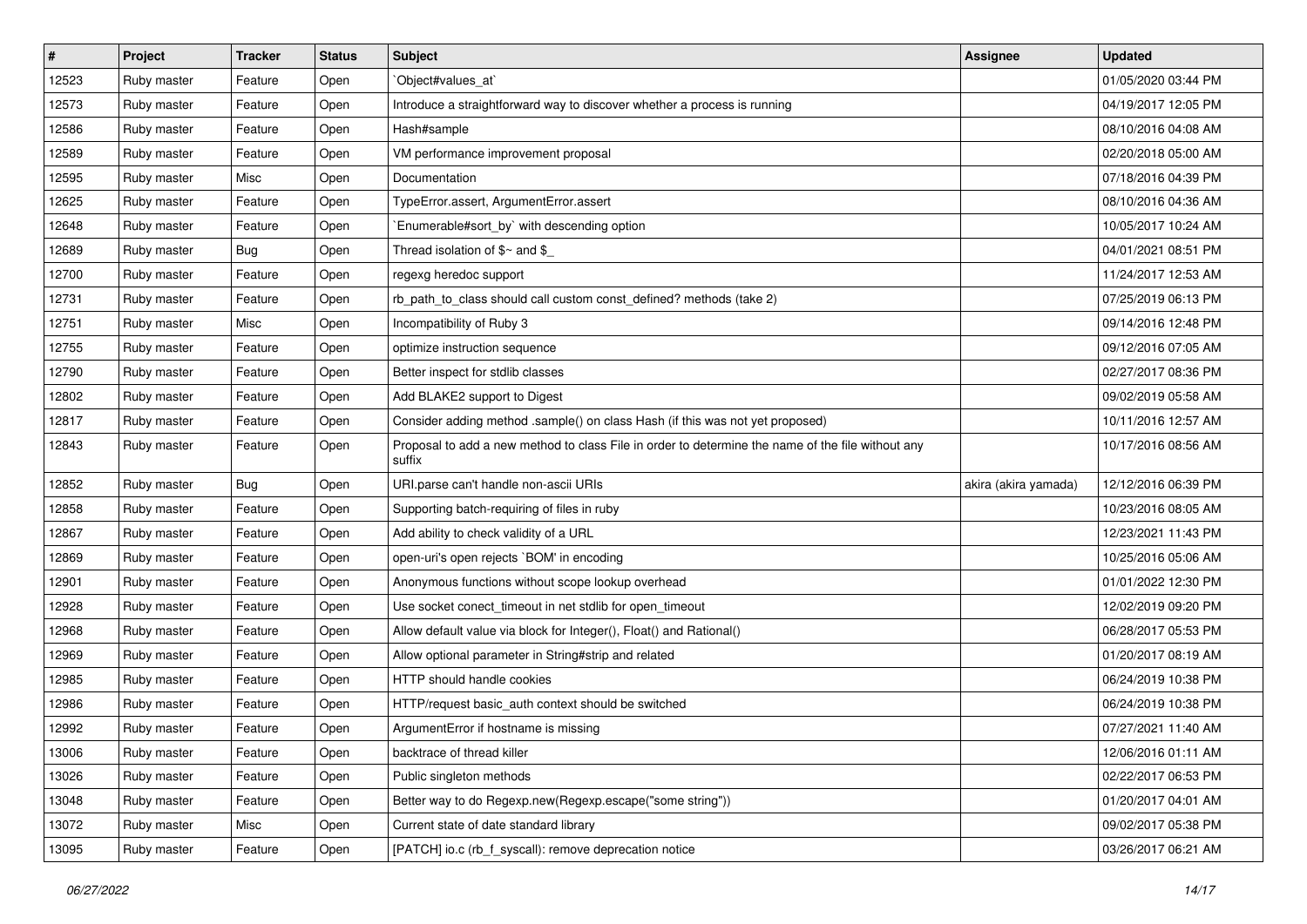| $\vert$ # | Project     | <b>Tracker</b> | <b>Status</b> | Subject                                                                                | <b>Assignee</b>               | <b>Updated</b>      |
|-----------|-------------|----------------|---------------|----------------------------------------------------------------------------------------|-------------------------------|---------------------|
| 13103     | Ruby master | Feature        | Open          | [PATCH] random.c: use "__NR_" syscall prefix on Linux (instead of "SYS_")              |                               | 01/11/2017 10:51 PM |
| 13108     | Ruby master | Feature        | Open          | [Doc Request] Explicitly document Range#sum                                            |                               | 01/05/2017 11:50 PM |
| 13124     | Ruby master | Feature        | Open          | Should #puts convert to external encoding?                                             |                               | 12/01/2017 06:45 PM |
| 13151     | Ruby master | <b>Bug</b>     | Open          | File.writable? doesn't report correctly if a directory is writable on Windows.         |                               | 01/23/2017 05:46 PM |
| 13153     | Ruby master | Feature        | Open          | Inconsistent sprintf formatting for 0 value                                            |                               | 09/29/2020 03:30 PM |
| 13164     | Ruby master | <b>Bug</b>     | Open          | A second `SystemStackError` exception results in `Segmentation fault (core dumped)`    |                               | 04/14/2017 01:05 PM |
| 13174     | Ruby master | Feature        | Open          | Smaller id table on 64bit platform                                                     |                               | 01/31/2017 02:05 PM |
| 13209     | Ruby master | Misc           | Open          | fact.rb in ruby/sample variations                                                      |                               | 02/14/2017 12:10 AM |
| 13211     | Ruby master | Feature        | Open          | Hash#delete taking a splat                                                             |                               | 04/29/2017 08:41 PM |
| 13240     | Ruby master | Feature        | Open          | Change Unicode property implementation in Onigmo from inversion lists to direct lookup |                               | 02/22/2017 08:01 AM |
| 13241     | Ruby master | Feature        | Open          | Method(s) to access Unicode properties for characters/strings                          |                               | 08/08/2019 08:10 PM |
| 13245     | Ruby master | Feature        | Open          | [PATCH] reject inter-thread TLS modification                                           |                               | 09/12/2017 12:54 PM |
| 13259     | Ruby master | Feature        | Open          | Kernel#Date                                                                            |                               | 02/28/2017 12:09 PM |
| 13263     | Ruby master | Feature        | Open          | Add companion integer nth-root method to recent Integer#isqrt                          |                               | 04/05/2017 12:49 AM |
| 13314     | Ruby master | Feature        | Open          | $dig =$                                                                                |                               | 03/14/2017 12:55 PM |
| 13333     | Ruby master | Feature        | Open          | block to yield                                                                         |                               | 05/19/2017 09:01 AM |
| 13342     | Ruby master | Feature        | Open          | Improve yielding block performance                                                     |                               | 06/24/2019 08:33 PM |
| 13374     | Ruby master | Feature        | Open          | Fix one of performance regressions in method calling                                   |                               | 06/24/2019 08:32 PM |
| 13378     | Ruby master | Feature        | Open          | Eliminate 4 of 8 syscalls when requiring file by absolute path                         | nobu (Nobuyoshi<br>Nakada)    | 06/16/2017 07:57 AM |
| 13383     | Ruby master | Feature        | Open          | [PATCH] Module#source_location                                                         | ioquatix (Samuel<br>Williams) | 01/09/2020 05:16 AM |
| 13385     | Ruby master | Feature        | Open          | [PATCH] Make Resolv::DNS::Name validation similar to host and dig commands             | akr (Akira Tanaka)            | 06/16/2017 08:04 AM |
| 13395     | Ruby master | Feature        | Open          | Add a method to check for not nil                                                      |                               | 09/30/2017 12:53 PM |
| 13434     | Ruby master | Feature        | Open          | better method definition in C API                                                      |                               | 07/13/2017 07:41 AM |
| 13436     | Ruby master | Feature        | Open          | Improve performance of Array# <= > with Fixnum/Float/String elements                   |                               | 06/24/2019 08:26 PM |
| 13482     | Ruby master | Feature        | Open          | Improve performance of "set instance variable"                                         |                               | 06/24/2019 08:25 PM |
| 13485     | Ruby master | Bug            | Open          | MinGW TestEnumerable#test_callcc SEGV info                                             |                               | 04/19/2017 04:17 PM |
| 13497     | Ruby master | Misc           | Open          | Docs, code samples, Ripper example                                                     |                               | 04/23/2017 04:27 AM |
| 13500     | Ruby master | Bug            | Open          | MinGW TestArity#test_proc_err_mess stops testing                                       |                               | 04/26/2017 03:27 PM |
| 13502     | Ruby master | Feature        | Open          | remove unused Array#to s implementation                                                |                               | 07/27/2021 11:41 AM |
| 13506     | Ruby master | Feature        | Open          | Improve performance of Complex#{+,-,*,/,**,abs2}                                       |                               | 06/24/2019 08:21 PM |
| 13507     | Ruby master | Feature        | Open          | Improve performance of some Complex methods where call Numeric#real? internally        |                               | 06/24/2019 08:21 PM |
| 13512     | Ruby master | Feature        | Open          | <b>System Threads</b>                                                                  | ko1 (Koichi Sasada)           | 07/14/2017 07:08 AM |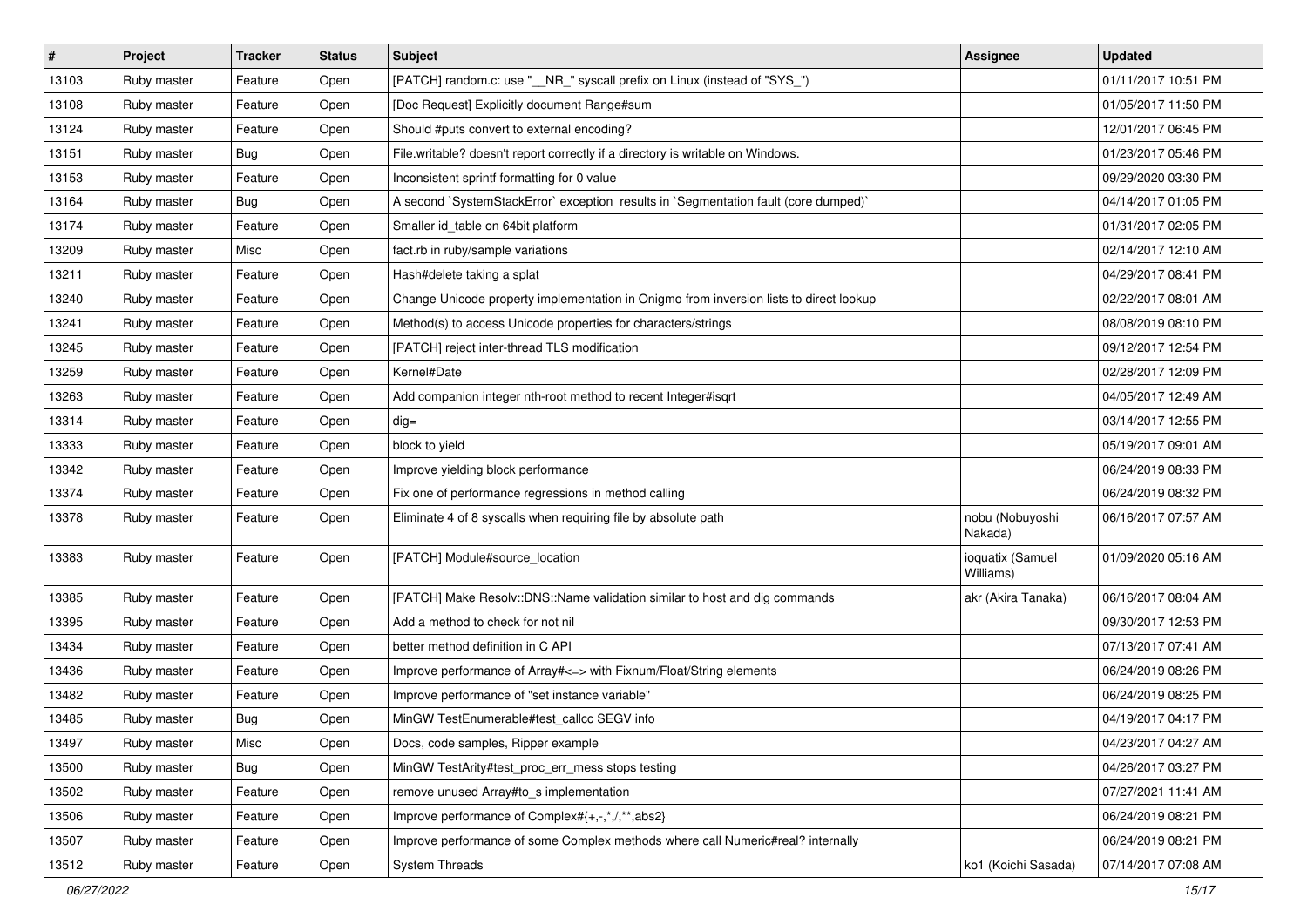| #     | Project     | <b>Tracker</b> | <b>Status</b> | Subject                                                                                                                                                                                    | Assignee                          | <b>Updated</b>      |
|-------|-------------|----------------|---------------|--------------------------------------------------------------------------------------------------------------------------------------------------------------------------------------------|-----------------------------------|---------------------|
| 13514 | Ruby master | Feature        | Open          | [PATCH] thread_pthread.c (native_sleep): preserve old unblock function                                                                                                                     |                                   | 07/27/2021 11:41 AM |
| 13542 | Ruby master | Bug            | Open          | MinGW trunk Builds - Summary of Issues                                                                                                                                                     |                                   | 05/19/2017 07:04 PM |
| 13557 | Ruby master | Feature        | Open          | there's no way to pass backtrace locations as a massaged backtrace                                                                                                                         |                                   | 06/24/2019 08:21 PM |
| 13571 | Ruby master | Bug            | Open          | Script arguments, encoding, windows / MinGW                                                                                                                                                |                                   | 11/12/2017 10:53 PM |
| 13574 | Ruby master | Feature        | Open          | Method redefinition warning                                                                                                                                                                |                                   | 08/25/2019 06:11 PM |
| 13576 | Ruby master | Feature        | Open          | File#to path shall be deleted                                                                                                                                                              |                                   | 06/24/2019 08:20 PM |
| 13620 | Ruby master | Feature        | Open          | Simplifying MRI's build system: always make install                                                                                                                                        |                                   | 07/08/2018 09:41 AM |
| 13626 | Ruby master | Feature        | Open          | Add String#byteslice!                                                                                                                                                                      |                                   | 07/03/2018 11:07 PM |
| 13634 | Ruby master | Misc           | Open          | NilClass is lying about respond_to?(:clone)                                                                                                                                                |                                   | 06/06/2017 08:27 AM |
| 13639 | Ruby master | Feature        | Open          | Add "RTMIN" and "RTMAX" to Signal.list                                                                                                                                                     |                                   | 08/31/2017 09:06 AM |
| 13644 | Ruby master | <b>Bug</b>     | Open          | Windows - Setting Time.now                                                                                                                                                                 |                                   | 06/11/2017 03:43 AM |
| 13645 | Ruby master | Feature        | Open          | Syntactic sugar for indexing when using the safe navigation operator                                                                                                                       |                                   | 04/16/2019 03:00 PM |
| 13668 | Ruby master | Feature        | Open          | Show / log test-all skips in CI here or at http://rubyci.org/?                                                                                                                             |                                   | 06/20/2017 03:30 AM |
| 13681 | Ruby master | Feature        | Open          | Ruby digest init fails in FIPS mode when built against OpenSSL ~> 1.0.1                                                                                                                    |                                   | 07/04/2017 05:17 PM |
| 13696 | Ruby master | Feature        | Open          | Add exchange and noreplace options to File.rename                                                                                                                                          | Glass_saga (Masaki<br>Matsushita) | 12/01/2017 04:34 PM |
| 13697 | Ruby master | Feature        | Open          | [PATCH]: futex based thread primitives                                                                                                                                                     | kosaki (Motohiro<br>KOSAKI)       | 01/28/2018 11:41 PM |
| 13719 | Ruby master | Feature        | Open          | [PATCH] net/http: allow existing socket arg for Net::HTTP.start                                                                                                                            |                                   | 09/12/2020 09:45 PM |
| 13733 | Ruby master | Feature        | Open          | Dump the delegator instead of the delegated object                                                                                                                                         |                                   | 06/29/2018 05:09 PM |
| 13750 | Ruby master | Feature        | Open          | Improve String#casecmp? and Symbol#casecmp? performance with ASCII string                                                                                                                  |                                   | 01/24/2021 07:12 AM |
| 13763 | Ruby master | Feature        | Open          | Trigger "unused variable warning" for unused variables in parameter lists                                                                                                                  |                                   | 11/28/2017 04:49 AM |
| 13765 | Ruby master | Feature        | Open          | Add Proc#bind                                                                                                                                                                              |                                   | 07/26/2017 01:31 PM |
| 13787 | Ruby master | Misc           | Open          | The path to Ruby 3.x - would it be useful to have a separate thread here at the tracker, for discussions<br>and issues and ideas related to ruby 3.x?                                      |                                   | 08/08/2017 08:29 AM |
| 13795 | Ruby master | Feature        | Open          | Hash#select return type does not match Hash#find_all                                                                                                                                       |                                   | 06/24/2019 06:33 PM |
| 13804 | Ruby master | Misc           | Open          | Protected methods cannot be overridden                                                                                                                                                     |                                   | 08/10/2017 09:41 PM |
| 13805 | Ruby master | Feature        | Open          | Make refinement scoping to be like that of constants                                                                                                                                       |                                   | 08/13/2017 10:52 PM |
| 13820 | Ruby master | Feature        | Open          | Add a nil coalescing operator                                                                                                                                                              |                                   | 03/16/2021 03:34 PM |
| 13860 | Ruby master | Feature        | Open          | A proposal for a new, simpler class-method addition to Time - for the time being calling it Time.date()<br>but another name is fine; and the ability to omit '%' tokens as arguments to it |                                   | 02/21/2018 12:57 PM |
| 13869 | Ruby master | Feature        | Open          | Filter non directories from Dir.glob                                                                                                                                                       |                                   | 10/20/2017 01:58 AM |
| 13881 | Ruby master | Feature        | Open          | Use getcontext/setcontext on OS X                                                                                                                                                          |                                   | 09/08/2017 09:13 AM |
| 13890 | Ruby master | Feature        | Open          | Allow a regexp as an argument to 'count', to count more interesting things than single characters                                                                                          |                                   | 12/30/2017 04:37 AM |